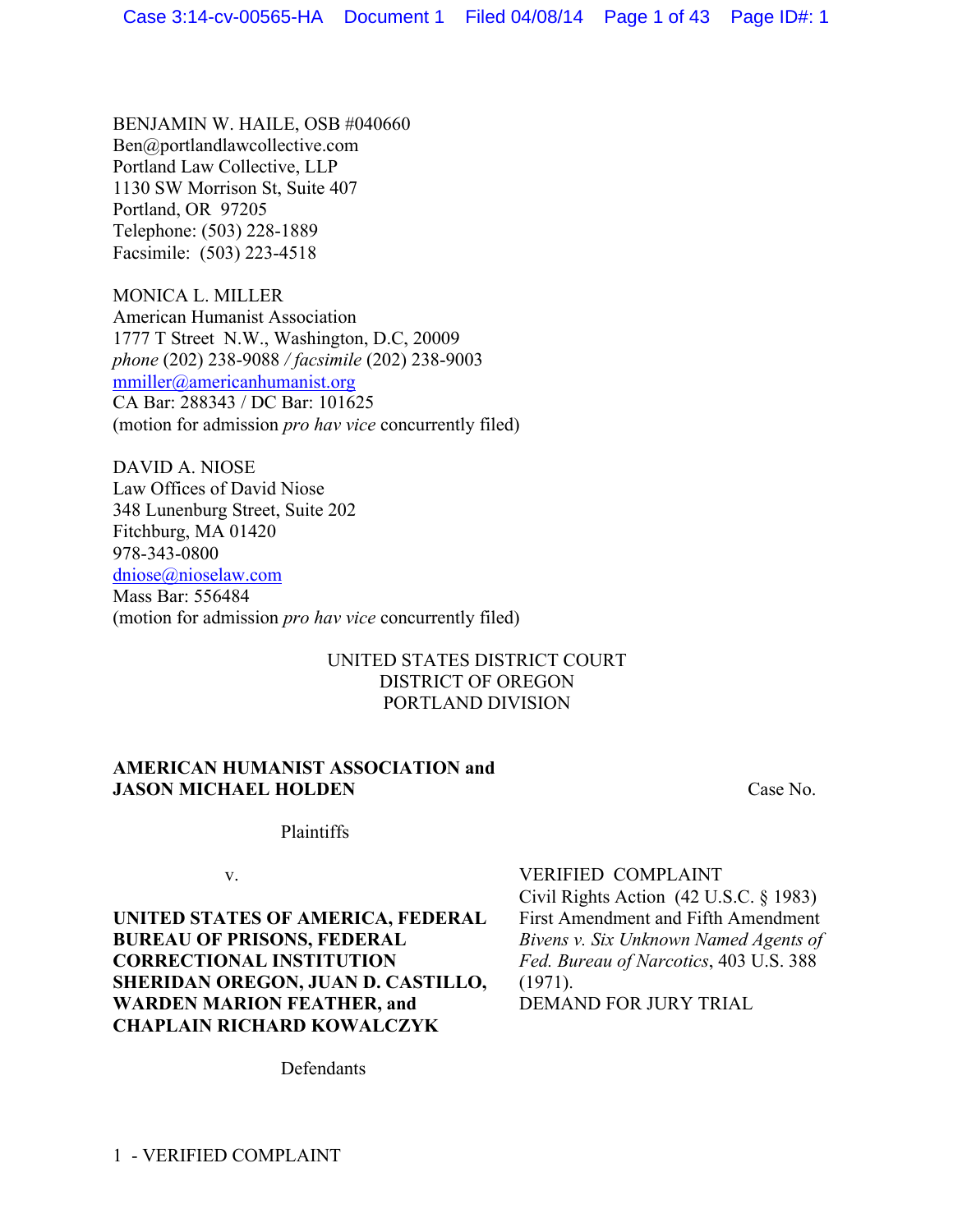#### **VERIFIED COMPLAINT**

Seeking to protect and vindicate their civil liberties and constitutional rights, including the constitutional requirement of separation of church and state and equal protection, the abovecaptioned Plaintiffs state as their complaint against the above-captioned Defendants the following:

### **NATURE OF THE CLAIMS**

1. This action arises out of the Defendants': (1) refusal to allow a federal inmate with sincerely held Humanist beliefs to form a Humanist study group to meet on the same terms that the Defendants authorize inmates of other religious traditions to meet; (2) refusal to permit federal inmates to form an Atheist study group to meet on the same terms that inmates who are part of recognized theistic groups meet, despite the fact that Atheism is an officially recognized religion within the institution; and (3) refusal to recognize Humanism as an official religious assignment option. The Defendants' policy and practice of discriminating against non-theistic inmates and Humanist inmates in particular, because of their religious beliefs, violates the Establishment Clause of the First Amendment of the United States Constitution, as well as the Equal Protection mandate of the Fifth Amendment of the United States Constitution.

2. The Plaintiffs seek injunctive and declaratory relief and damages under 42 U.S.C. § 1983 and *Bivens* against the Defendants to redress these constitutional violations, together with recovery of attorney's fees and costs under 42 U.S.C. § 1988 (b).

# **JURISDICTION AND VENUE**

3. This case arises under the First and Fifth Amendments to the Constitution of the United States and 42 U.S.C. § 1983 and presents a federal question within this Court's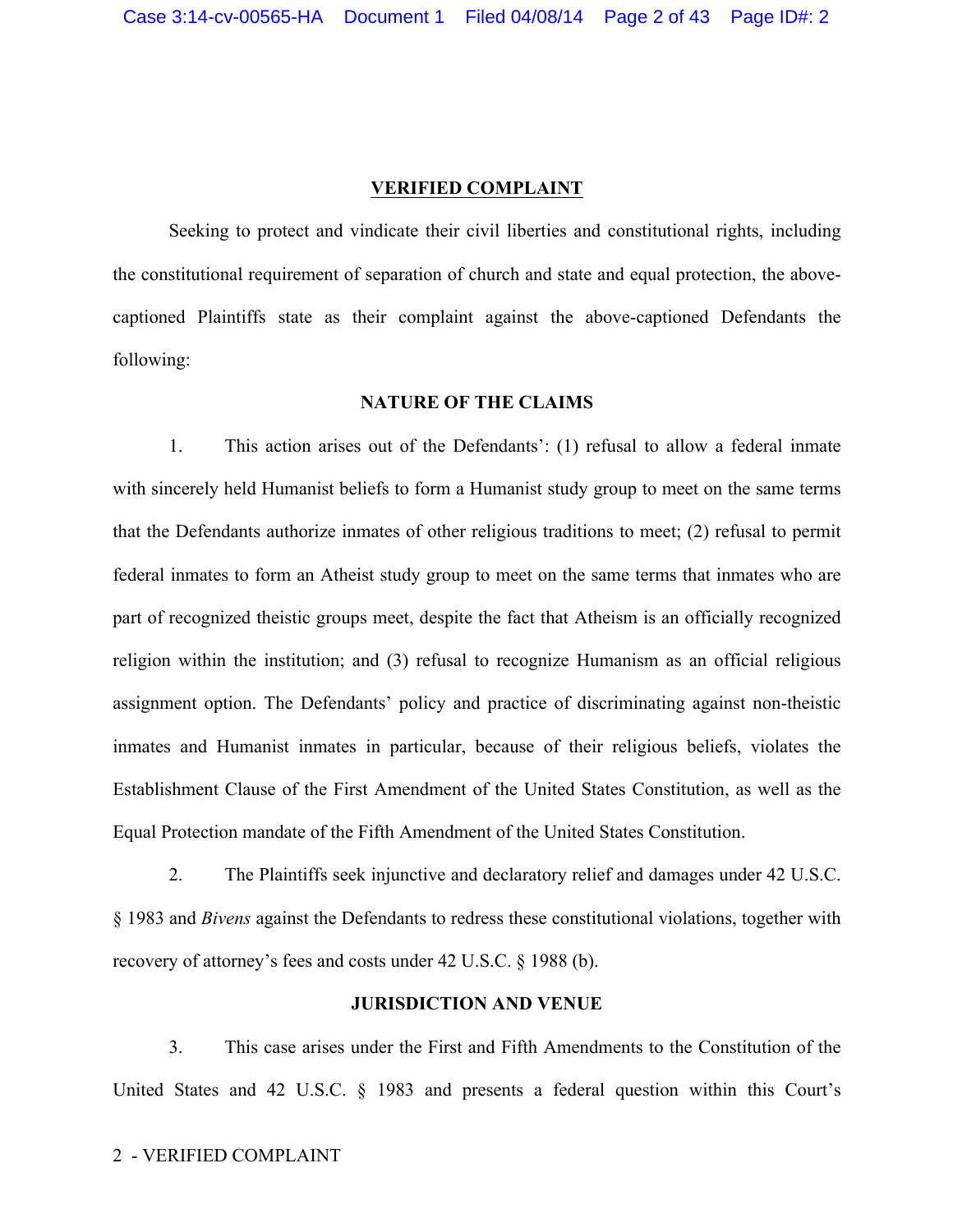jurisdiction pursuant to 28 U.S.C. §§ 1331 and 1343(a)(3). The Court has the authority to issue a declaratory judgment under 28 U.S.C. § 2201 and to provide injunctive relief and damages under 28 U.S.C. § 1343 and Fed. R. Civ. P. 65. Damages may be awarded pursuant to *Bivens.* 

4. Venue is proper within this judicial district pursuant to 28 U.S.C. § 1391 (b)(2) because the events giving rise to the Plaintiffs' claims occurred herein.

#### **PARTIES**

5. The first Plaintiff, the American Humanist Association ("AHA"), is a national nonprofit 501(c)(3) organization incorporated in Illinois with a principal place of business at 1777 T Street N.W., Washington, D.C. AHA is a membership organization with over 175 chapters and affiliates nationwide and over 24,800 members, including members residing in Oregon. AHA promotes humanism and is dedicated to advancing and preserving separation of church and state and the constitutional rights of humanists, atheists and other freethinkers. AHA brings this action to assert the constitutional rights of its members, including Humanist inmates in other federal institutions.

6. Plaintiff Jason Michael Holden ("Holden"), inmate #34169-086, is a resident of Washington State. At all relevant times, Holden was incarcerated in Oregon. Holden is an inmate in the custody of U.S. Department of Justice ("DOJ"), Federal Bureau of Prisons ("BOP"), incarcerated at the Federal Correctional Institution ("FCI") in Sheridan, Oregon ("FCI Sheridan"). Holden arrived at FCI Sheridan April 21, 2010.

7. Defendant BOP is an agency of the United States government.

8. Defendant Juan D. Castillo ("Castillo") is the Regional Director of the Western Region of the BOP.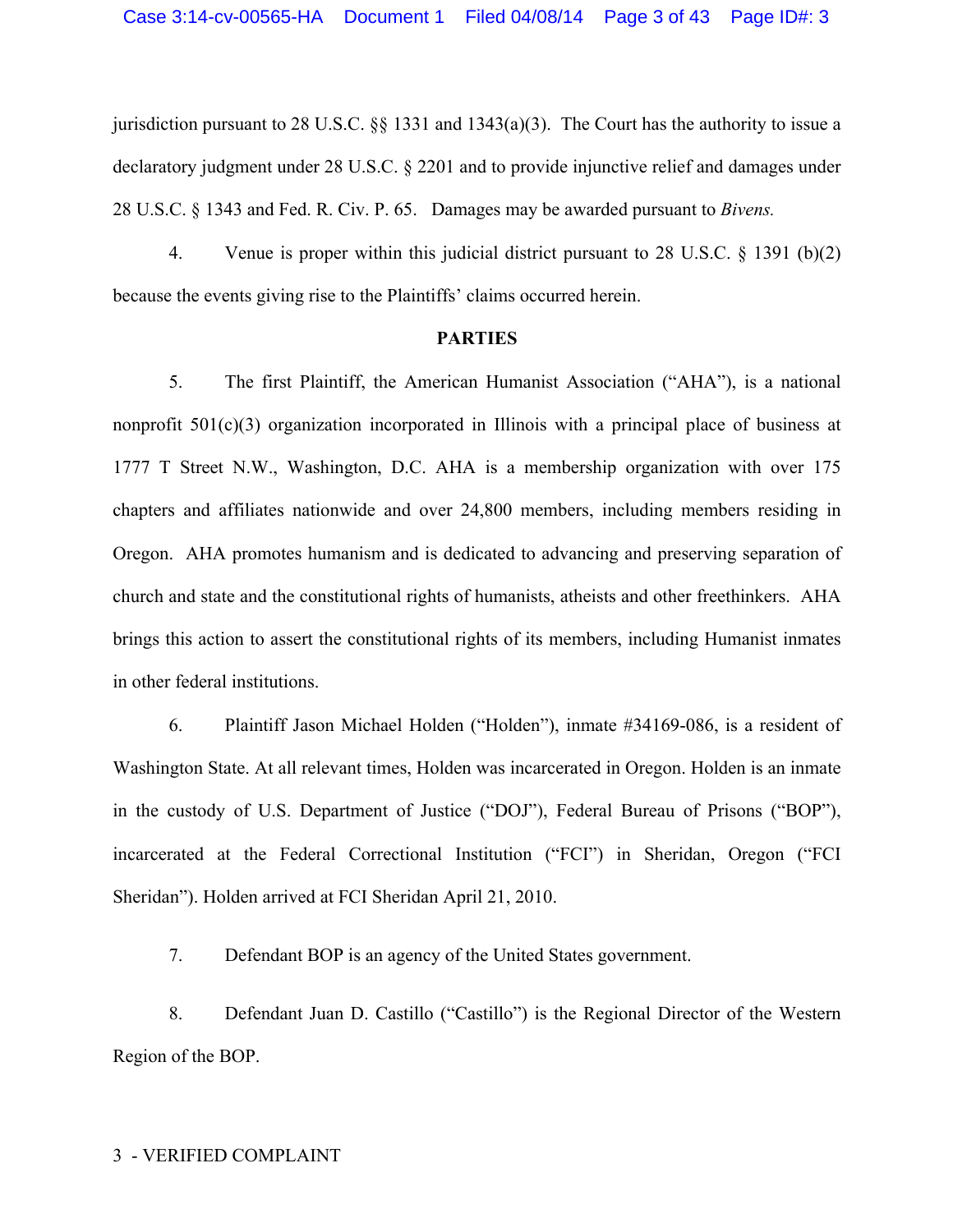9. Defendant Marion Feather ("Feather") is the Warden at FCI Sheridan.

10. Defendant Richard Kowalczyk ("Kowalczyk") was the Supervisor of Religious Services at FCI Sheridan during the events described herein.

### **FACTS**

11. Holden is an inmate at FCI Sheridan who has sincerely held Humanist beliefs. Humanism is his religion, which guides him through whatever life presents.

12. FCI Sheridan is a federal prison operated by the BOP. It is located at 27072 Ballston Road, Sheridan, Oregon, 97378.

13. FCI Sheridan currently houses approximately 1,836 inmates.

14. Holden is a member of the AHA as well as the Humanist Community of Silicon Valley (HCSV), also known as the "Humanist Community," a chapter of the AHA. The HCSV is a separate 501 (c)(3) and is recognized as a Humanist Church in the State of California. It was first incorporated in 1962 as The Humanist Community of San Jose. The bylaws of HCSV provide in part: "Section 1. Purpose The primary purpose is to establish a church based on the religion of Humanism in order to promote humanistic values in everyday life, to develop wider knowledge of and support for Humanism, and to ordain and record qualified ministers and invest them with authority to carry on their work of ministrations. We concur with John Dewey that religion is 'that which introduces perspective into life' and with Julian Huxley's definition as 'the organ of humanity concerned with human destiny.'" In 1967, the HCSV became a Chapter of the AHA, and continues to work closely with the AHA.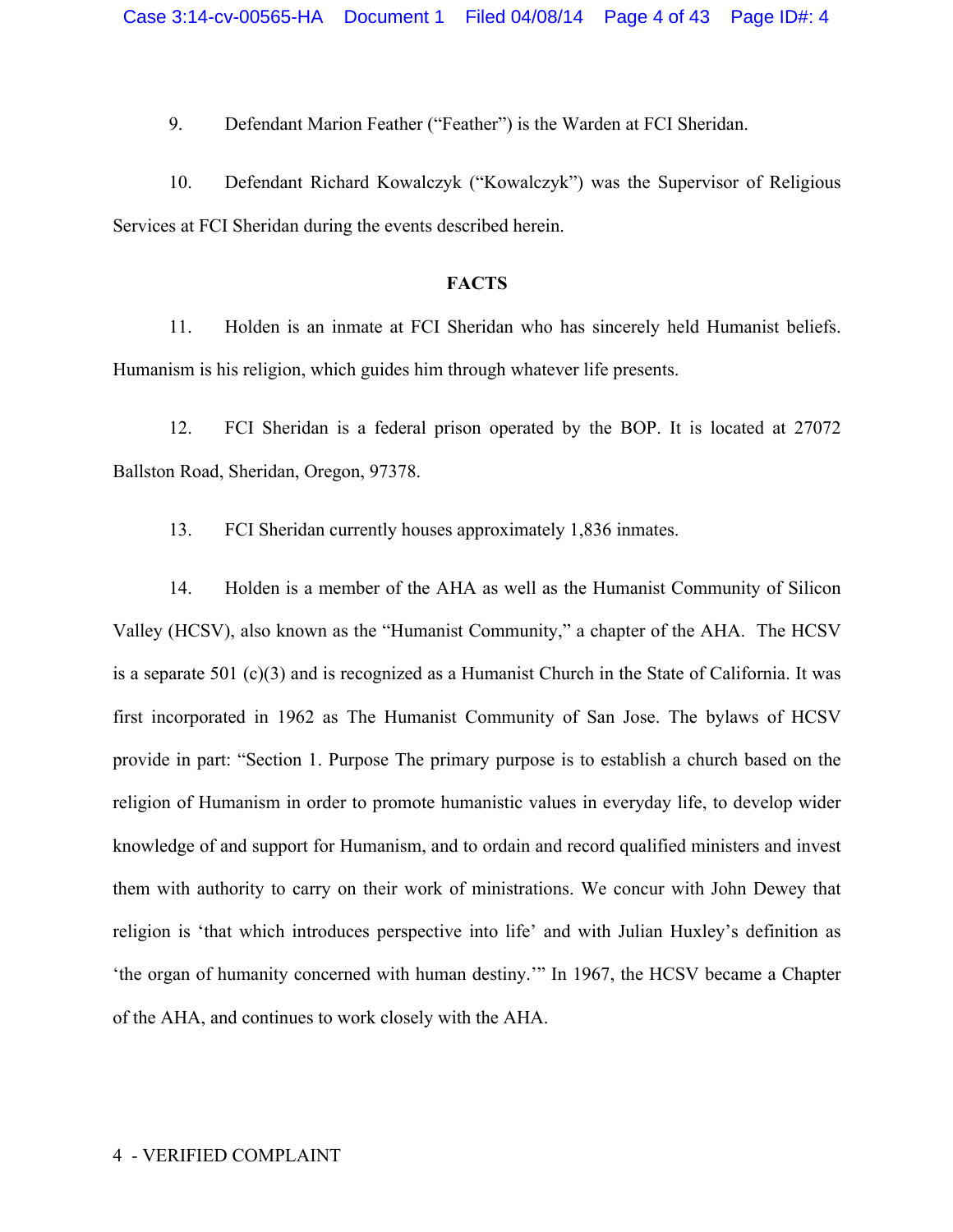## Case 3:14-cv-00565-HA Document 1 Filed 04/08/14 Page 5 of 43 Page ID#: 5

15. From 1990 through 1999, the HCSV held weekly meetings on every Sunday at Stanford University. Then stricter University rules compelled the organization to seek another meeting place. Since then, they have held Sunday meetings at various places in Palo Alto.

16. The HCSV celebrates various holidays including National Day of Reason (May 2), Easter Holiday (a secular occasion referred to as the Spring Festival), Darwin Day (February 12), the Nineteenth Amendment (August 26), and Halloween (the festival of Samhain), among others. The HCSV also has a Family Program similar to a Christian Sunday School. The HCSV Family Program is a collection of local families who meets every Sunday morning to talk, play, experiment, and learn from each other. As Humanists, they teach their children to appreciate the wonders of the natural world, and to develop an ethical code based on treating fellow human beings with kindness and respect.

17. Humanism is Holden's religion, which comforts and guides him in the way that religions traditionally provide such comfort and guidance. By practicing Humanist principles in his relationships, he is confident that he is acting in a positive way. Seeing things through a Humanist lens creates within him a spiritual connection with the natural world. Humanism gives Holden inner peace and security and has helped him realize the natural gift of his life.

18. Humanist principles are promoted and defended by formal organizations such as the AHA (which provides a statement of Humanist principles in a document known as "Humanism and Its Aspirations," signed by 21 Nobel laureates and thousands of others), as well as the International Humanist and Ethical Union (which provides a statement of Humanist principles known as "The Amsterdam Declaration").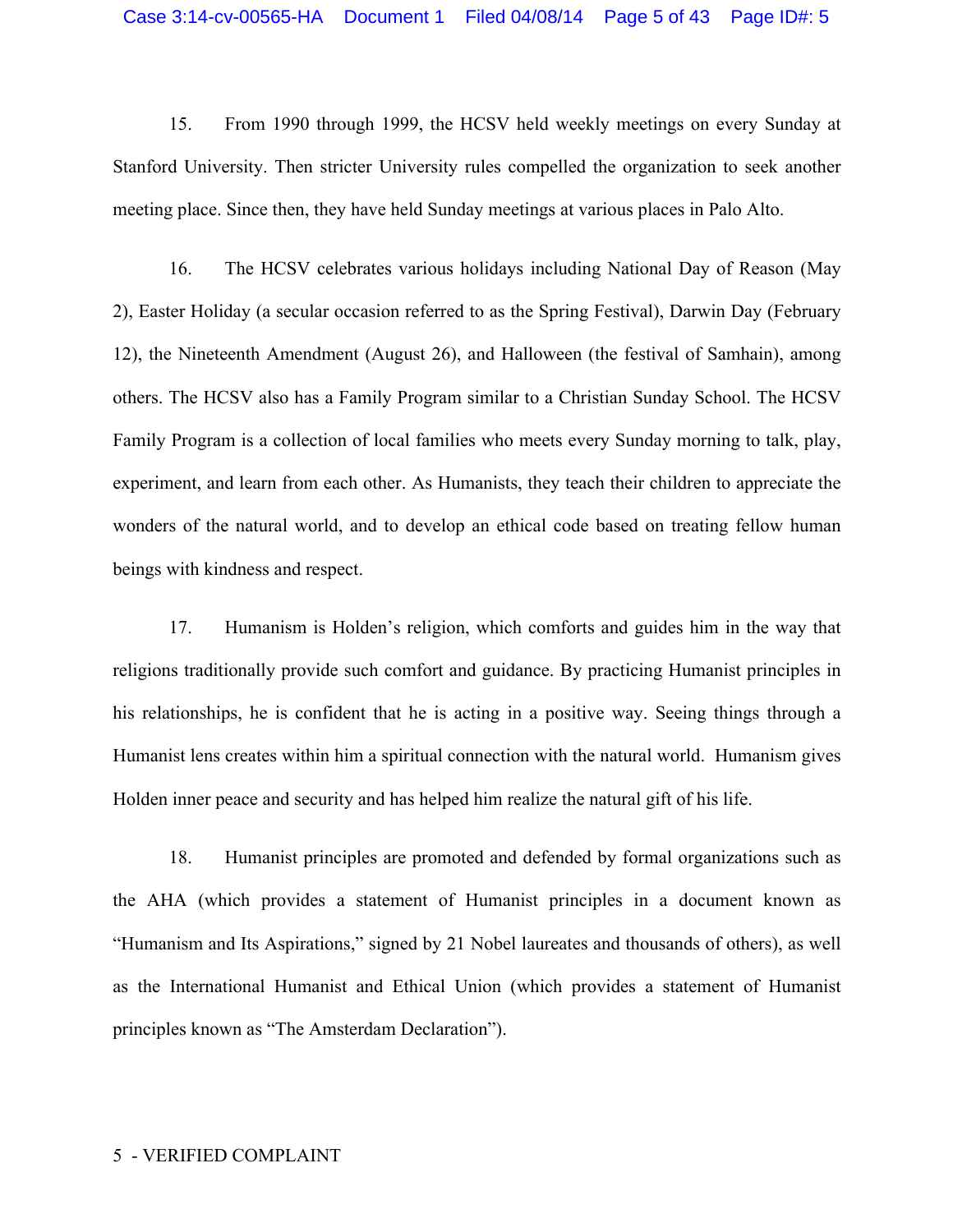19. Whereas Atheism is a religious view that essentially addresses only the specific issue of the existence of a deity, the Humanism affirmed by Holden is a broader religious world view that includes, in addition to a non-theistic view on the question of deities, an affirmative naturalistic outlook; an acceptance of reason, rational analysis, logic, and empiricism as the primary means of attaining truth; an affirmative recognition of ethical duties; and a strong commitment to human rights.

20. Humanism also has formal religious structure, with clergy (usually known as "celebrants" who perform Humanist weddings, funerals, baby-welcoming ceremonies, counseling, and other functions commonly performed by clergy), chaplains (including a Humanist Chaplain at Harvard University), and with formal entities dedicated to the practice of religious Humanism, such as the American Ethical Union (based on the Ethical Culture movement founded by Felix Adler in 1876) and the Society for Humanistic Judaism (founded by Rabbi Sherwin Wine in 1969), among others. Religious Humanism also has a strong history and continuing tradition within the Unitarian Church (now formally known as the Unitarian Universalist Association).

21. The AHA's adjunct organization, the Humanist Society, is a religious  $501(c)(3)$ organization. The Humanist Society prepares Humanist Celebrants to lead ceremonial observances across the nation and worldwide, including weddings, memorial services, and other life cycle events. The Humanist Society started in 1939 by a group of Quakers who decided to form a nontheistic society based on similar goals and beliefs. In humanism's tenets they saw the promise of a genuine union between science and ethics. It was therefore with this union in mind that this small band of former Quakers incorporated, in December 1939, under the state laws of California the Humanist Society of Friends as a religious, educational, charitable nonprofit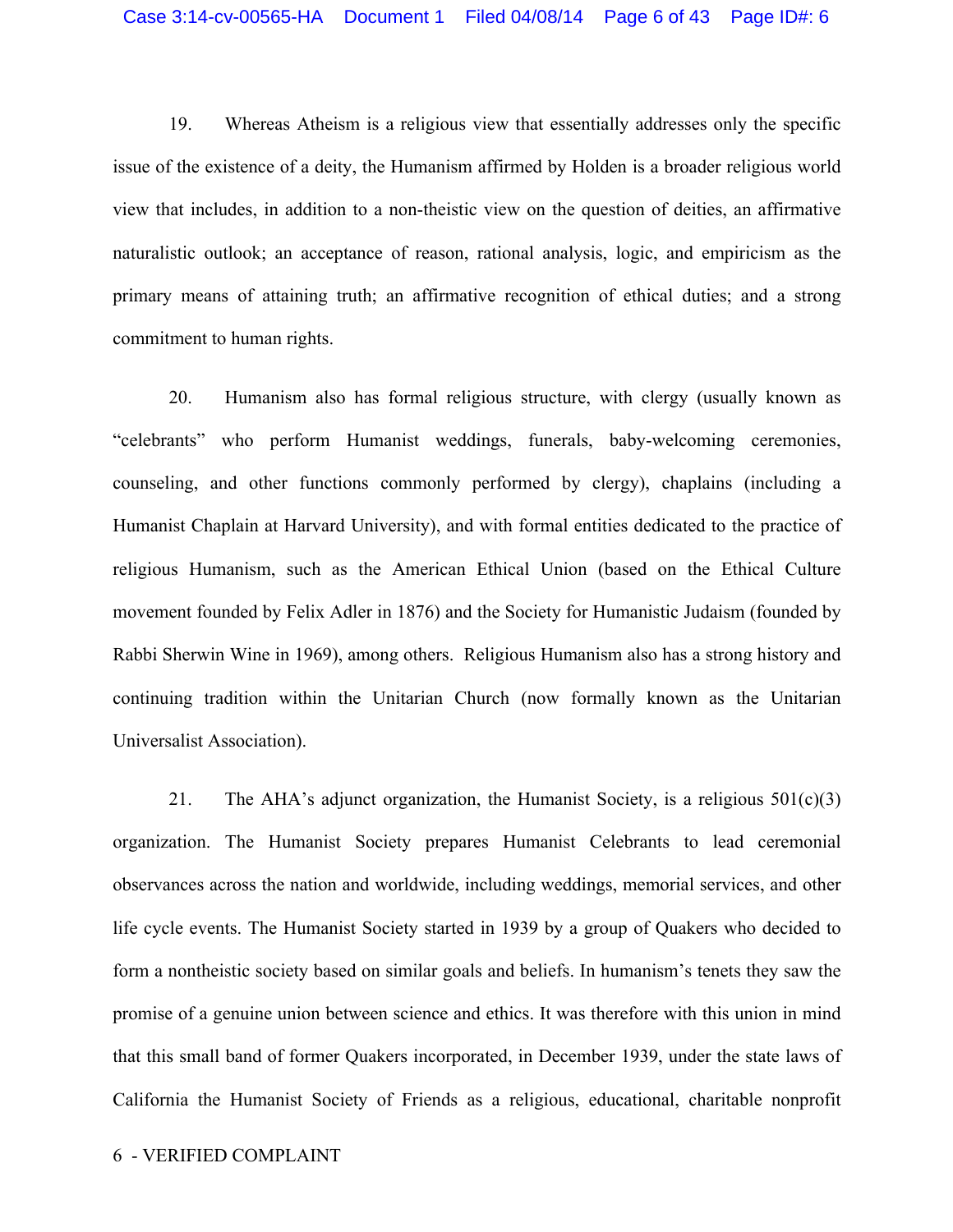#### Case 3:14-cv-00565-HA Document 1 Filed 04/08/14 Page 7 of 43 Page ID#: 7

organization authorized to issue charters anywhere in the world and to train and certify people, who upon endorsement would be accorded the same rights and privileges granted by law to priests, ministers, and rabbis of traditional theistic religions.

22. Modern Humanism, also called Naturalistic Humanism, Scientific Humanism, Ethical Humanism, and Democratic Humanism, is defined by one of its leading proponents, Corliss Lamont, as "a naturalistic philosophy that rejects all supernaturalism and relies primarily upon reason and science, democracy and human compassion." Modern Humanism has a dual origin, both secular and religious, and these constitute its sub-categories.

23. Religious Humanism largely emerged out of Ethical Culture, Unitarianism, and Universalism. Today, many Unitarian Universalist congregations and all Ethical Culture societies describe themselves as humanist in the modern sense. To serve personal needs, Religious Humanism offers a basis for moral values, an inspiring set of ideals, methods for dealing with life's harsher realities, a rationale for living life joyously, and an overall sense of purpose. Religious Humanism rejects the existence of a supreme being.

24. Secular Humanism is an outgrowth of eighteenth century enlightenment rationalism and nineteenth century freethought. Many secular groups, such as the Council for Secular Humanism and the American Rationalist Federation, and many otherwise unaffiliated academic philosophers and scientists, advocate this philosophy.

25. Secular and Religious Humanists both share the same worldview and the same basic principles. This is made evident by the fact that both Secular and Religious Humanists were among the signers of Humanist Manifesto I in 1933, Humanist Manifesto II in 1973, and Humanist Manifesto III in 2003.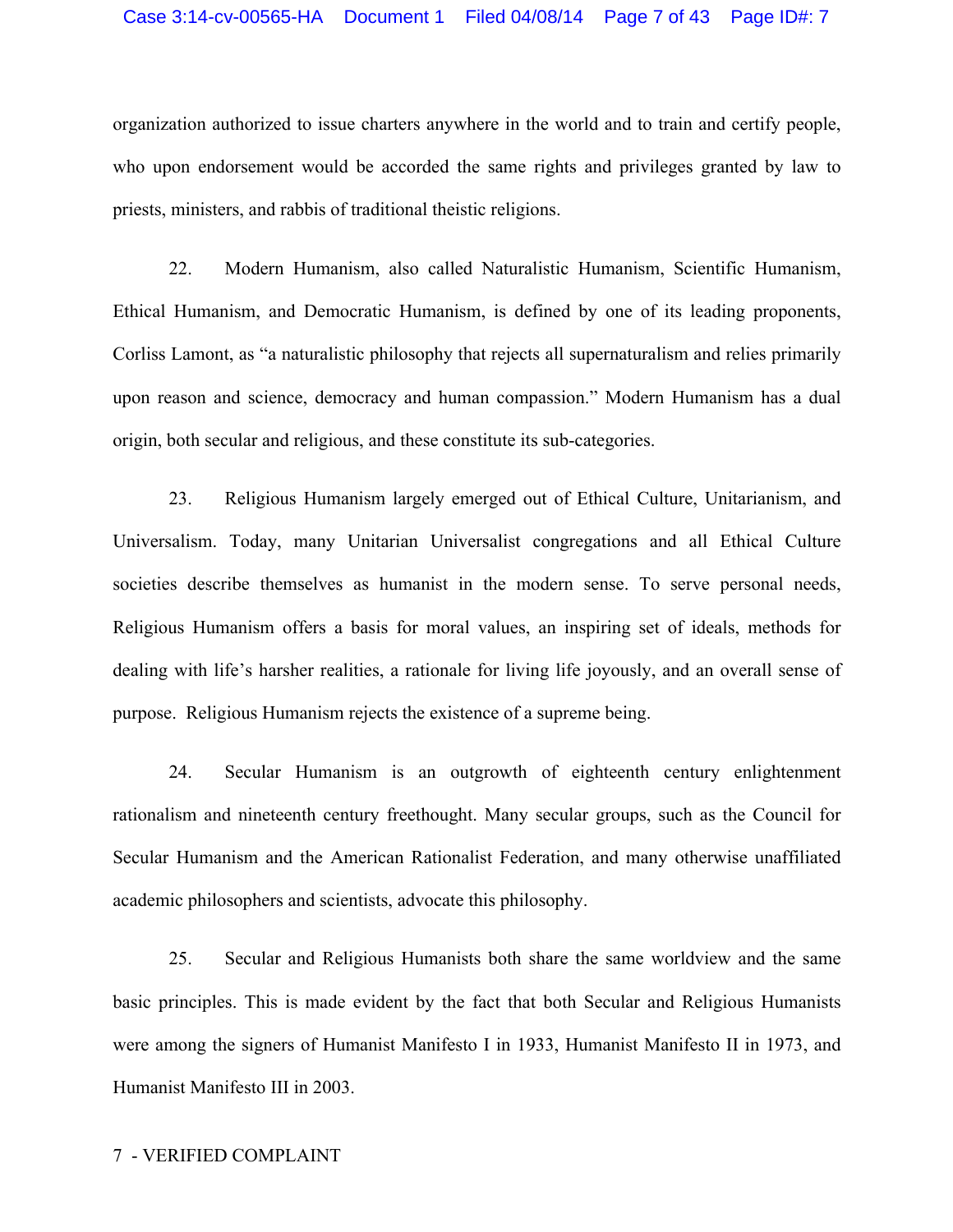# Case 3:14-cv-00565-HA Document 1 Filed 04/08/14 Page 8 of 43 Page ID#: 8

26. When an inmate is admitted to the FCI, the inmate may designate a religious preference assignment. Unit staff will enter the religious preference assignment (RLG) into a system called SENTRY. SENTRY is a real-time information system consisting of various applications for processing sensitive but unclassified inmate information and for property management. Data collected and stored in the system includes information relating to the care, classification, subsistence, protection, discipline, and programs of federal inmates. SENTRY was developed and implemented in 1981.

27. The FCI's Chaplain is responsible for approving inmate religious requests and assignments.

28. Holden wished to identify as a Humanist on his official record with the FCI.

29. As of January 6, 2014, FCI Sheridan recognizes the following religious assignments (hereafter referred to as "FCI-recognized religions"):

i. Atheist

- ii. Adventist (7th Day Adventist)
- iii. American Indian
- iv. Buddhist
- v. Catholic
- vi. Church of Christ
- vii. Hindu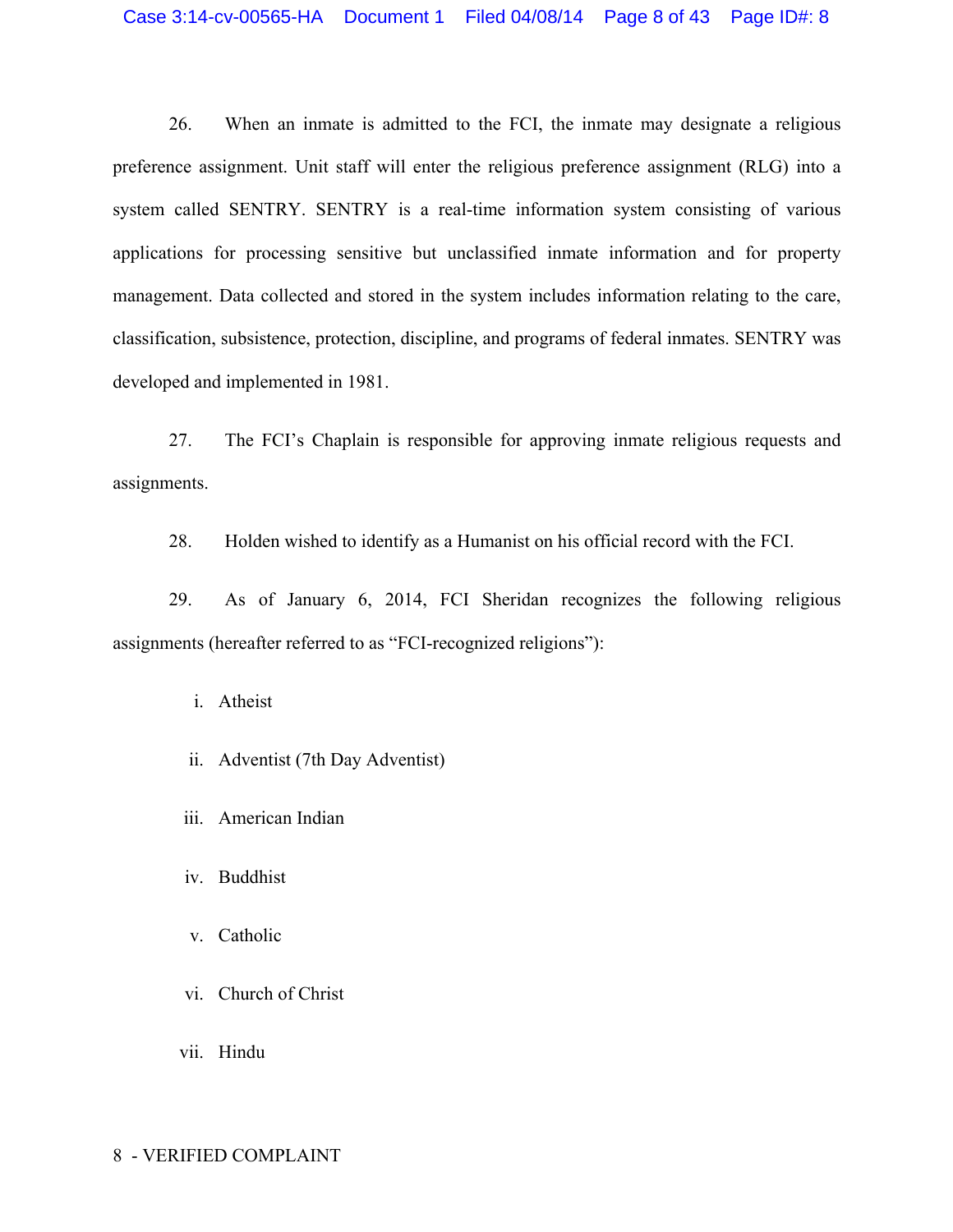- viii. Jehovah's Witness
- ix. Jewish
- x. Messianic
- xi. Moorish Science Temple
- xii. Mormon
- xiii. Muslim
- xiv. Nation of Islam
- xv. No Preference
- xvi. Non-Trinitarian
- xvii. Orthodox
- xviii. Other
- xix. Pagan
- xx. Protestant
- xxi. Rastafarian
- xxii. Santeria
- xxiii. Sikh
- xxiv. Unknown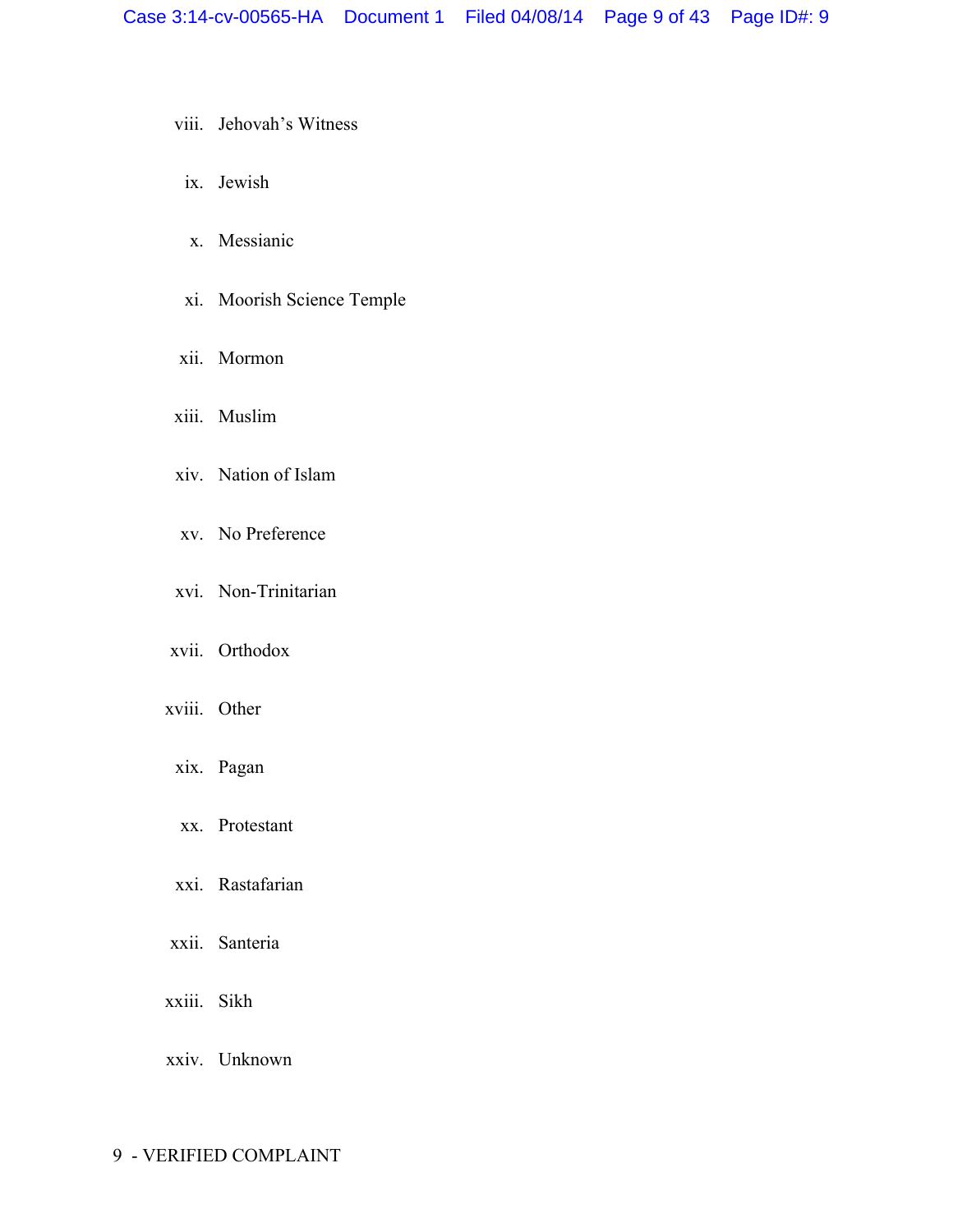30. The FCI also recognizes the following sub-groups within several of the above religious assignments and permits inmates of the following to meet in their respective sub-groups in Religious Services:

- i. Spanish Protestant
- ii. Native American Church
- iii. Native American "Hawaiin" (sic)
- iv. Druid
- v. Odinist / Asatru

31. The FCI does not recognize Humanist as a religious assignment option.

32. It is the BOP's position that Humanism is not a religion.

33. The BOP and FCI Sheridan recognize Atheism as a religion. An inmate may select Atheist as a religious assignment option.

34. The BOP and FCI Sheridan do not recognize subgroups of Atheist religions in the same way that they recognize subgroups of Christian, Pagan and Islamic religions.

35. On or about April 10, 2012, Holden sought permission to make his religious assignment in SENTRY "Humanist."

36. The Unit Team informed Holden that the change had to be done by the Chaplain's office.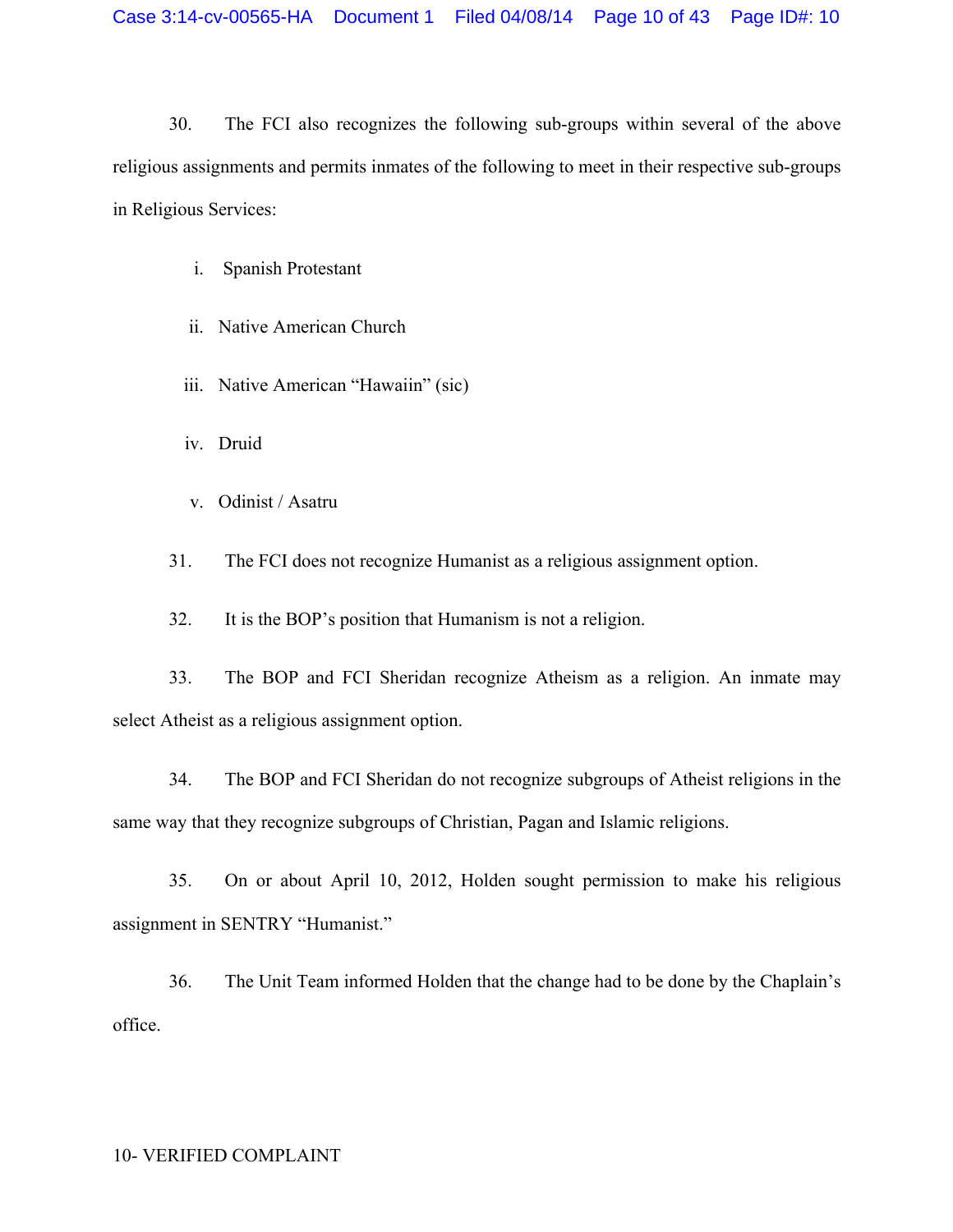37. On or about April 15, 2012, Holden spoke with then Assistant Chaplain Jason Henderson ("Henderson") about making his religious status as Humanist.

38. Henderson informed Holden that "Humanist" was not an option.

39. Since the option of "Atheist" was available, and Holden felt that it was the closest label to his beliefs, Holden selected that assignment instead.

40. In the time that Holden has been incarcerated at FCI Sheridan, at least seven other inmates at FCI Sheridan selected the religious assignment "Atheist" after requesting "Humanist" and being told it was not an option. These inmates include, but are not limited to:

i. Roy Rudy #15876-006 (released)

- ii. Bruce Jones #12236-031
- iii. Steven Diamond #59247-065
- iv. Robert McCullen #73171-065
- v. Bill C. Johnson #21629-045
- vi. Ben Gnesa #41178-086
- vii. Dan Page #38014-086 (released)

41. Although Holden is *also* an Atheist, the designation of "Atheist" does not describe his sincerely held beliefs. While his naturalistic humanism includes atheism, he does not necessarily share the same beliefs as Atheists in general. "Atheist" works no better for Holden than "theist" would for a Christian, Hindu, or Muslim inmate.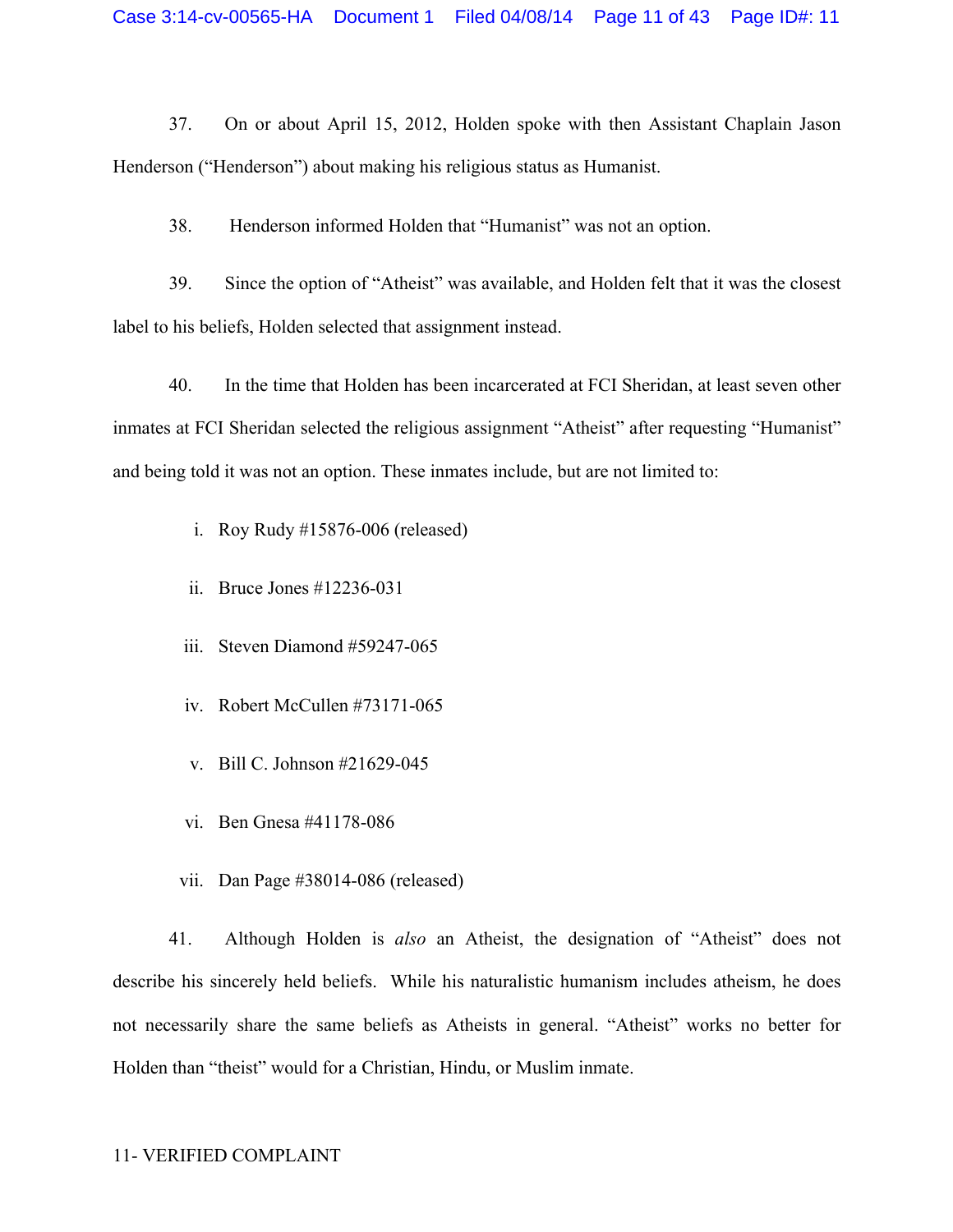42. Humanism is more than just disbelief in deities. There are Atheists who are not Humanists, because they do not accept the naturalistic epistemology of Humanism and/or they do not accept the ethics of Humanism. There are Atheists who believe in supernatural phenomena other than gods, for example, and there are Atheists who affirmatively reject the progressive values of Humanism such as social justice, economic justice, environmental consciousness, women's right, and similar values.

43. Some Buddhists are also Atheists, but Buddhism is its own religious assignment option in the BOP and at FCI Sheridan.

44. Classifying all Atheists in single umbrella group, "Atheist," is akin to classifying all Christian, Hindu and Islamic inmates under one "Theist" umbrella group.

45. However, the FCI permits Theistic inmates to identify in SENTRY with the specific Theistic tradition to which they belong. This in turn, entitles those Theistic inmates to meet, study and discuss their commonly held beliefs in their respective Theistic groups during a designated time period in Religious Services.

46. Not only does FCI permit Theistic inmates to identify with the specific Theistic tradition to which they belong, but it also permits inmates within those Theistic traditions to identify with the specific religious sect to which they belong.

47. Christian and Islamic inmates have the option of identifying with the specific religious sect to which they belong.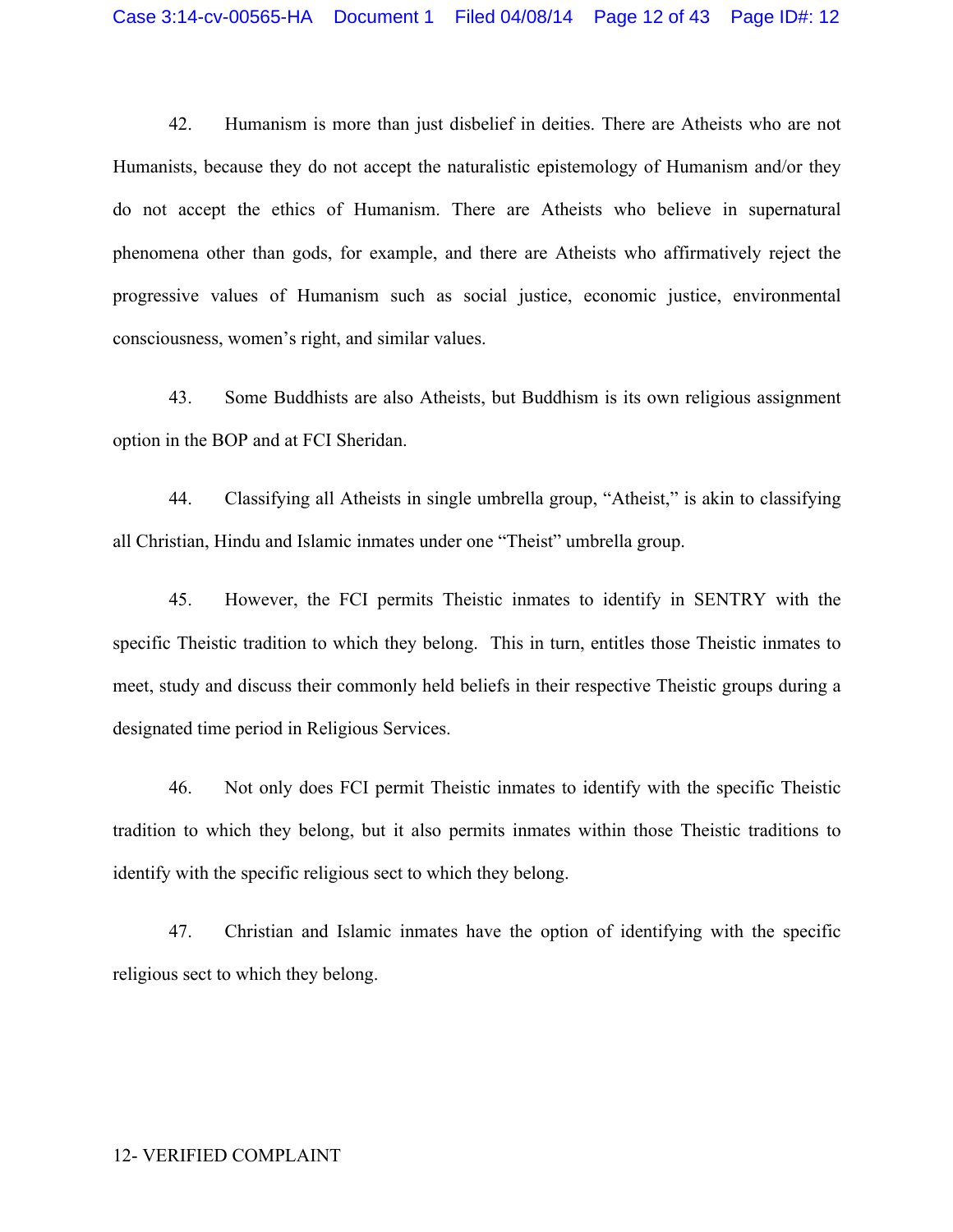48. Christians are divided into subgroups. A Christian inmate may select, among other things: Adventist, Catholic, Church of Christ, Jehovah's Witness, Mormon, Non-Trinitarian or Protestant.

49. If Catholic inmates wished to form an inmate study group in Religious Services, they would not be required to meet as one Christian umbrella group. Nor would they be required to meet as one Theistic group, which would include, among other things, Muslim and Jewish inmates. The Catholic inmates could have a separate study group from the Mormon inmates. The Jehovah's Witnesses have a separate study group, as do the  $7<sup>th</sup>$  Day Adventists.

50. An inmate of the Islamic faith may select, *inter alia,* Muslim, Moorish Science Temple, or Nation of Islam. The Muslim inmates may meet in a study group separate from the Nation of Islam inmates, who have their own study group.

51. Pagans have the option of meeting in sub-groups in Religious Services. They may elect to meet with the Pagan study group, Druid study group or Odonist study group. The FCI Sheridan allows Druid inmates to meet in a study group separate from Odonist inmates, who have their own study group.

52. Inmates who are members of FCI-recognized religions receive the following rights and benefits: (1) "proscription days" for religious holidays; (2) at least one hour of classroom/study time a week; (3) at least one hour of worship time each week; (4) the ability to congregate with other members of the religious group.

53. Inmates who are not members of FCI-recognized religions, such as Humanists, do not receive the above rights and benefits.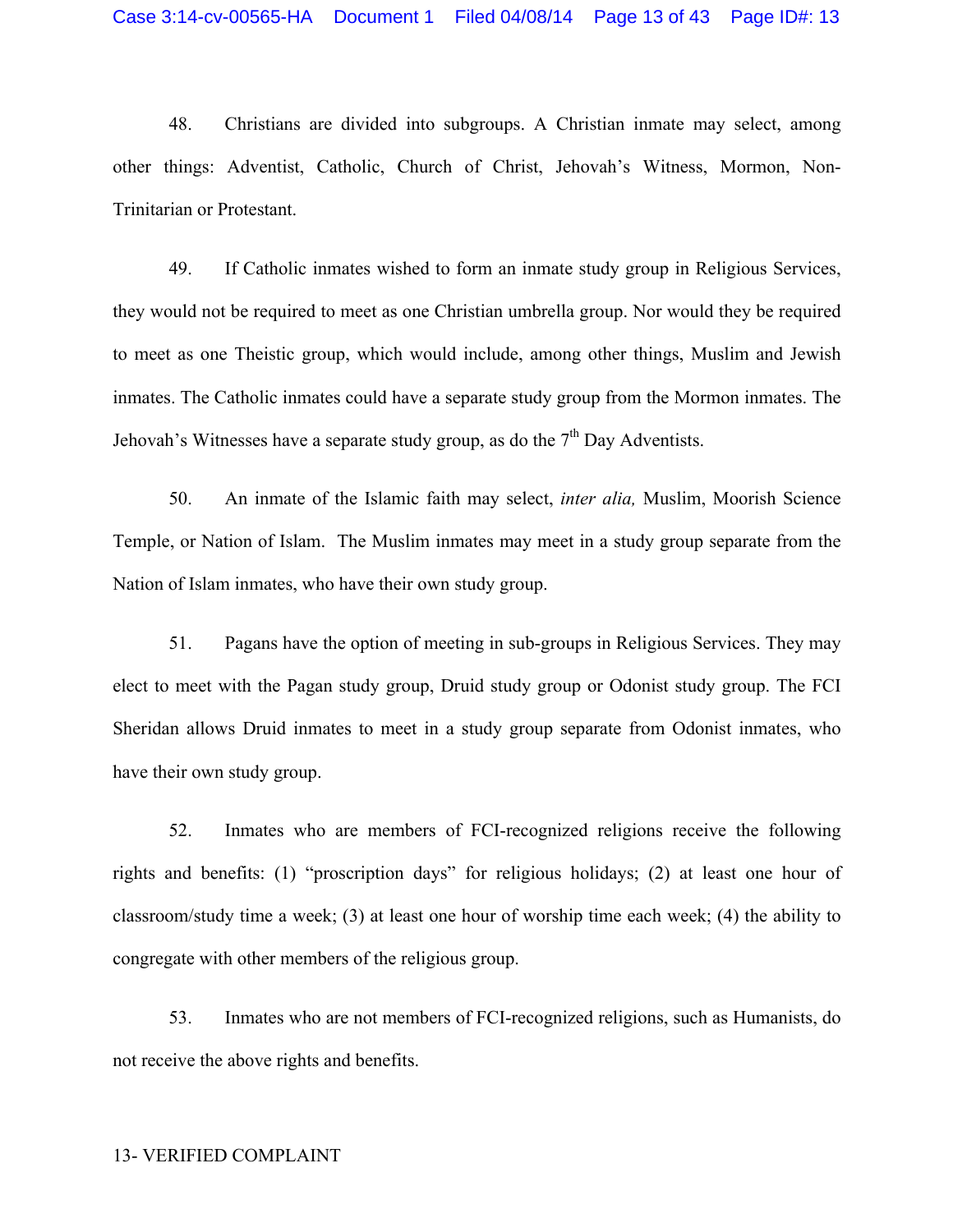54. Additionally, the BOP permits community volunteers to come into the prison to meet with the respective FCI-recognized religious groups.

55. To receive any religious holidays of work proscription, public fast or ceremonial meals, an inmate's religious preference must be entered in SENTRY.

56. Inmates who are members of FCI-recognized religions are allowed to meet with their respective subgroups so that their communities can develop their ethical foundations with some sense of consistency in their teaching.

57. Humanist inmates cannot meet in study groups in the same way inmates who are members of FCI-recognized religions can meet.

58. Humanist inmates at FCI Sheridan have no venue for meetings.

59. Atheist inmates at FCI Sheridan have no venue for meetings.

60. Inmates are not allowed to assemble in groups of more than four at recreation.

61. FCI-recognized religious inmates are permitted to meet in groups of more than four to discuss their religious beliefs with each other during a designated time period.

62. In Religious Services, four or more inmates can use the time allotted for their FCI-recognized religious group to meet.

63. In the months of October, November and December 2013, the following religious groups held meetings through the Religious Services Program approximately once a week (Exhibit 1):

i. Hindu Study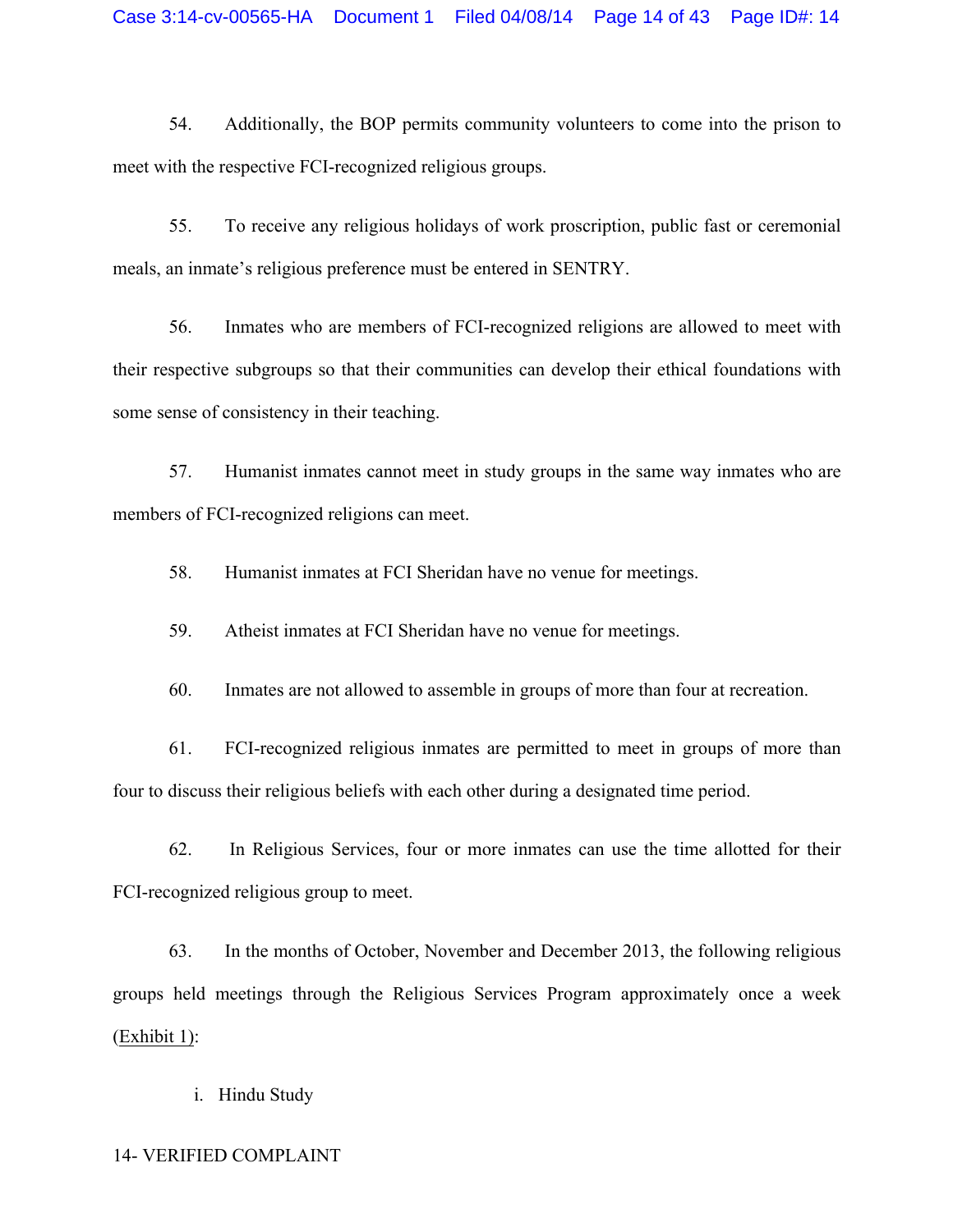- ii. Muslim Taleem
- iii. Native American Study
- iv. Buddhist Study
- v. Nation of Islam Study
- vi. Jehovah Witness Study
- vii. Catholic Study
- viii. Mormon Study
	- ix. Spanish Bible Study
	- x. Druid Study
- xi. Native American ("Hawaiin [sic]") Study
- xii. Sikh Study
- xiii. Odinist / Asatru Study
- xiv. Rastafarian Study
- xv. Jehovah's Witness Spanish Study
- xvi. 7<sup>th</sup> Day Adventist Study

64. The Hindu Study group met in Classroom 1 from 12:00-1:30 pm on Mondays during the months of October, November and December 2013.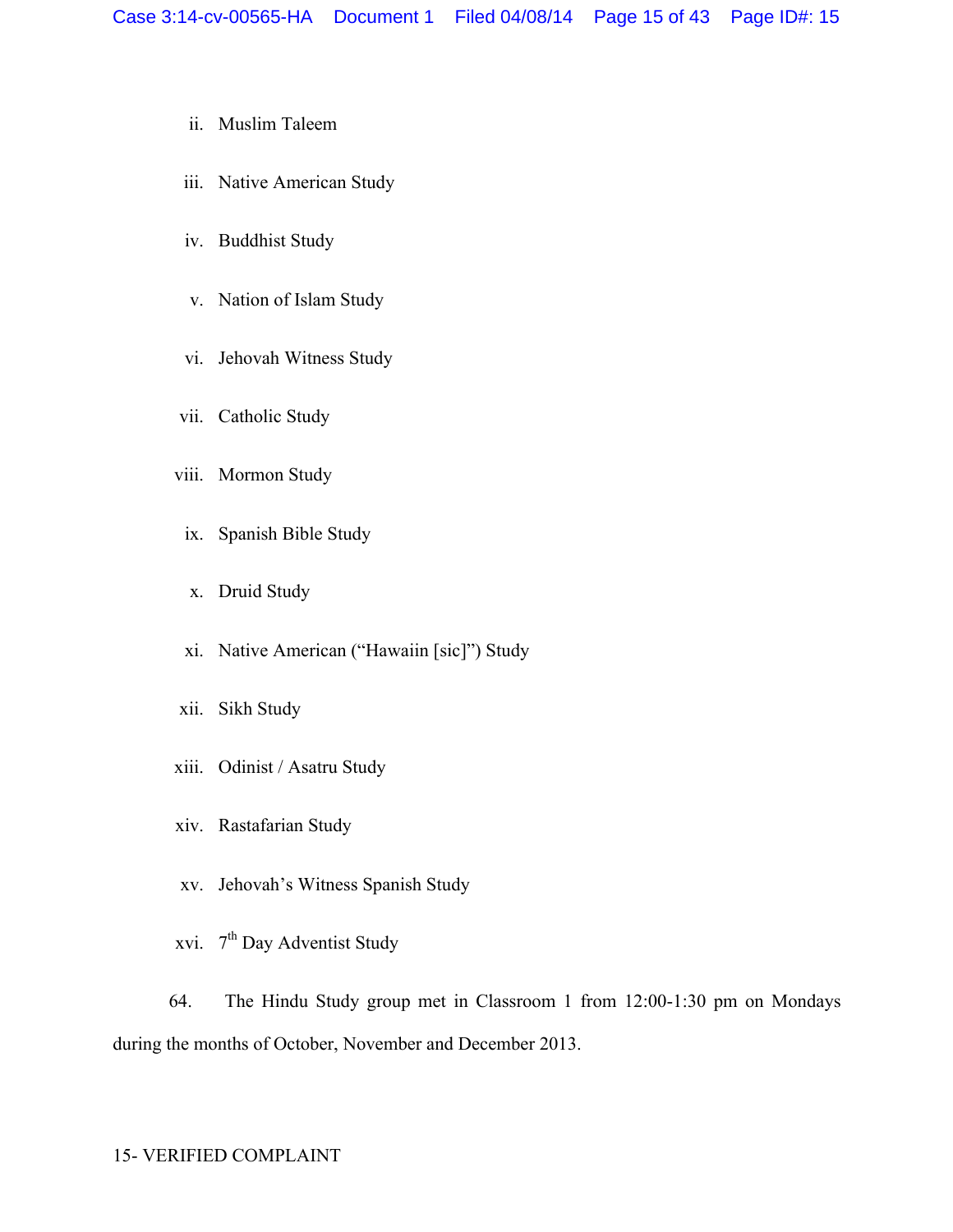65. The Native American Study group met in the Round Chapel from 1:30-3:00 pm on Mondays during the months of October, November and December 2013.

66. The Buddhist Study group met in Classroom 1 from 6:00-8:00 pm on Mondays during the months of October, November and December 2013.

67. The Muslim study group met in the Round Chapel from 12:00-1:30 pm on Mondays during the months of October, November and December 2013.

68. The Nation of Islam Study group met in Classroom 2 from 6:00-8:00 pm on Mondays during the months of October, November and December 2013.

69. The Jehovah Witness Study group met in the Round Chapel from 9:00-10:30 am on Wednesdays during the months of October, November and December 2013.

70. The Catholic Study group met in the Round Chapel from 12:00-1:30 pm on Wednesdays during the months of October, November and December 2013.

71. The Mormon Study group met in Classroom 2 at 1:30-3:00 pm on Wednesdays during the months of October, November and December 2013.

72. The Spanish Bible Study met in the Large Chapel at 12:00-1:30 pm on Thursdays during the months of October, November and December 2013.

73. The Druid Study group met in the Round Chapel from 12:00-1:30 pm on Thursdays during the months of October, November and December 2013.

74. The Native American ("Hawaiin [sic]") Study group met in Classroom 1 from 6:00-8:00 pm on Thursdays during the months of October, November and December 2013.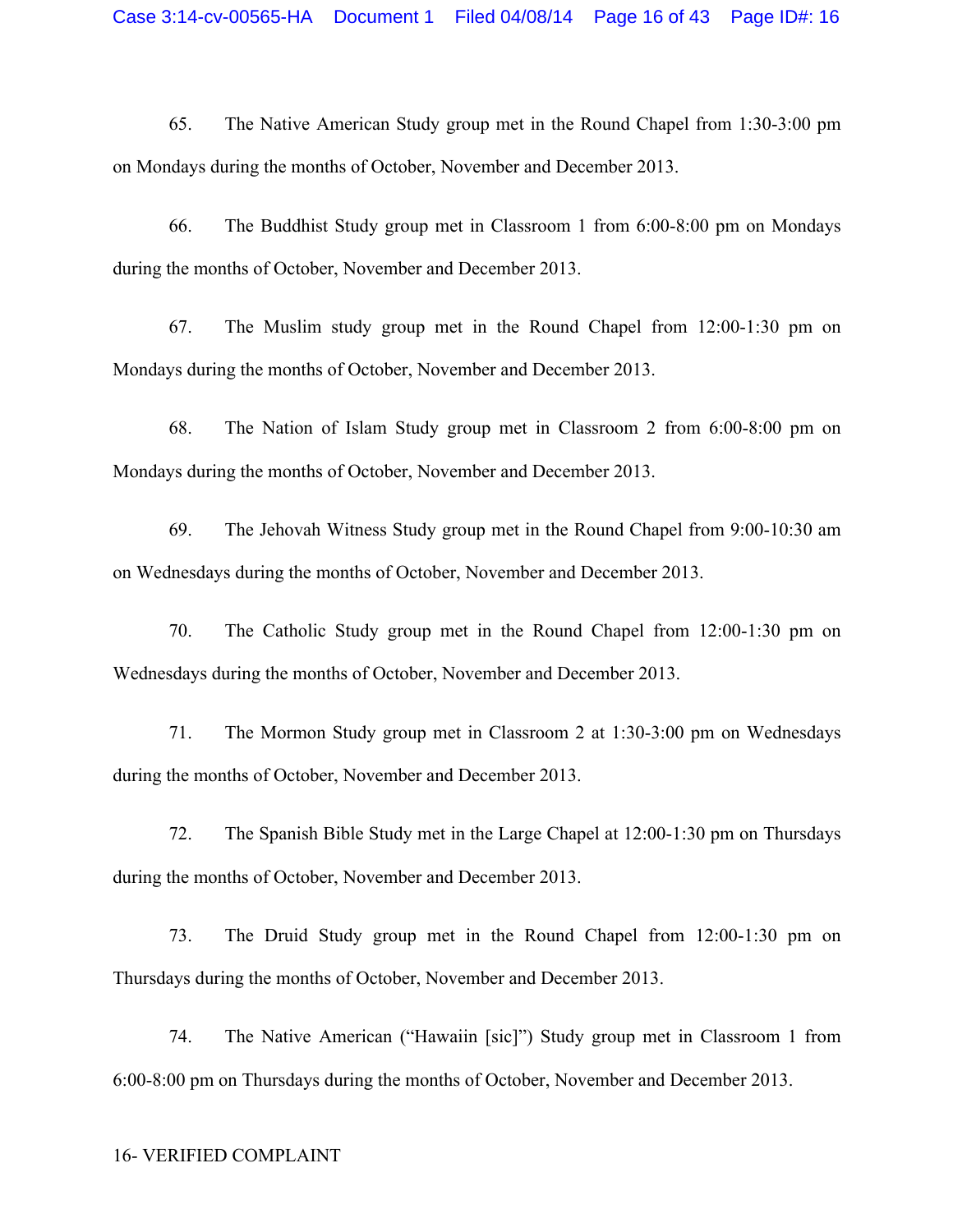75. The Sikh Study group met in Classroom 2 from 6:00-8:00 pm on Thursdays during the months of October, November and December 2013.

76. The Odinist / Asatru Study group met in the Round Chapel from 1:30-3:00 pm on Fridays during the months of October, November and December 2013.

77. The Rastafarian Study group met in Classroom 1 from 1:30-3:00 pm on Fridays during the months of October, November and December 2013.

78. The Jehovah's Witness Spanish Study group met in Classroom 2 from 12:00-1:30 pm on Saturdays during the months of October, November and December 2013.

79. The  $7<sup>th</sup>$  Day Adventist Study met in Classroom 1 from 1:30-3:00 pm on Saturdays during the months of October, November and December 2013.

80. During the months of October, November and December, the Hindu group had two participating members.

81. During the months of October, November and December, the Buddhist group had four participating members, excluding any volunteer leader of the group.

82. During the months of October, November and December, the Sikh group had two participating members.

83. During the months of October, November and December, the  $7<sup>th</sup>$  Day Adventist group had five participating members.

84. There were approximately ten members of the Jehovah Witness Study group during the months of October, November and December 2013.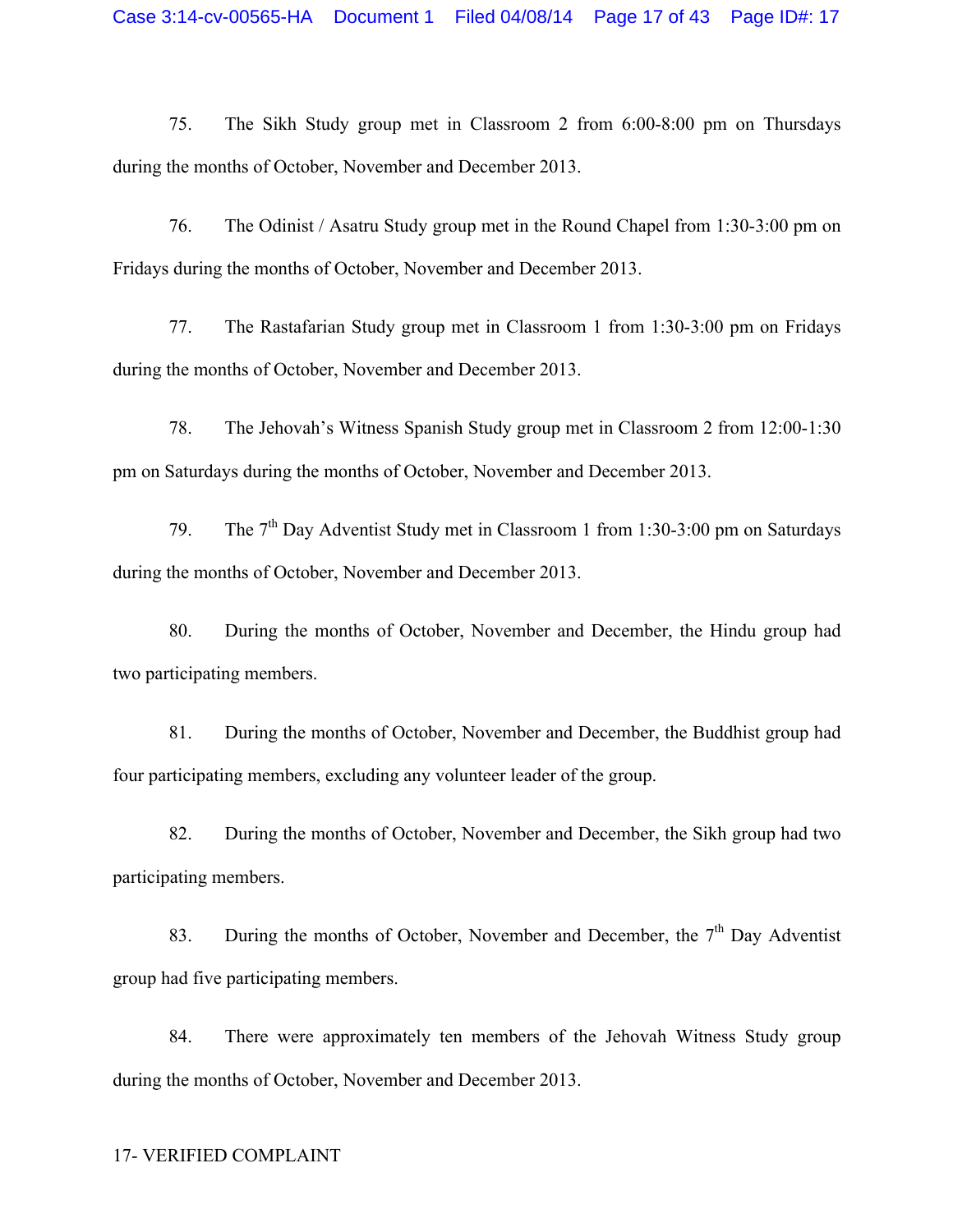85. There were approximately ten members of the Druid Study group during the months of October, November and December 2013.

86. There were approximately ten members of the Muslim Study group during the months of October, November and December 2013.

87. There were approximately ten members of the Nation of Islam Study group during the months of October, November and December 2013.

88. The reason that Humanist inmates were denied the opportunity to meet like other religious groups was not because the number of Humanist inmates desiring to meet was smaller than the number of inmates wishing to meet in other religious groups.

89. In addition to the above, Religious Services also held "FAITH" sessions multiple times a week during the months of October, November and December 2013. A FAITH session is designed for inmates of the Christian faith.

90. A FAITH session was held on Mondays at 6:00-8:00 pm in the Large Chapel. This session was titled "FAITH: Fundamentals of Belief."

91. A FAITH session was held on Tuesdays from 9:00-10:30 am in the Round Chapel entitled "FAITH: Marriage Enhancement Training."

92. A FAITH session was held on Thursdays in the Large Chapel from 6:00-8:00 pm entitled "FAITH: Prison Restoration Ministry."

93. A FAITH session was held on Fridays from 6:00-8:00 pm in the Large Chapel entitled "FAITH: Full Gospel Businessmen Services."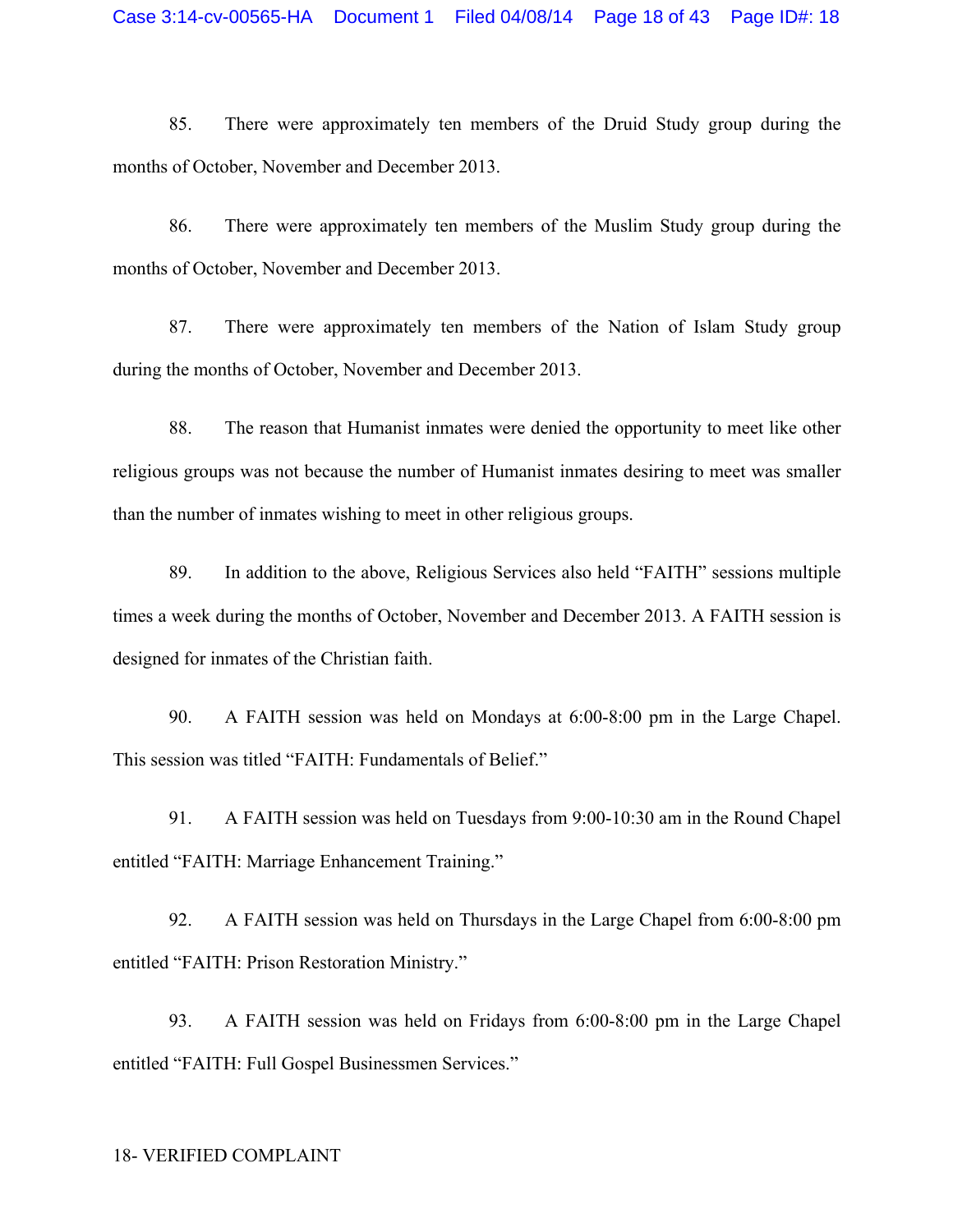94. The non-volunteer led FAITH programs are video classes.

95. Humanist inmates cannot reserve a time slot to meet with each other as a group in Religious Services.

96. Only inmates of FCI-recognized religions are permitted to reserve time to meet as a group in Religious Services.

97. Atheist inmates at FCI Sheridan, despite being listed as an FCI-recognized religion, have no venue for meetings at FCI.

98. Inmates who are members of FCI-recognized religions other than Atheism are permitted to meet during a designated time period in Religious Services for group worship time.

99. Inmates who are not members of FCI-recognized religions may not reserve time in Religious Services for religious worship.

100. Currently, Humanist inmates may not reserve a meeting time or place in Religious Services for Humanist worship.

101. In the months of October, November and December 2013, the FCI scheduled time and space for the following *worship* groups to meet:

i. Spanish Protestant Worship (Sunday, 12:00-1:30 pm) in the Large Chapel

ii. Christian Worship Service (Sunday 1:30-3:00 pm) in the Large Chapel

iii. Hindu Worship Service (Sunday 6:00-8:00 pm) in Classroom 1

iv. Jehovah's Witness Service (Monday 6:00-8:00 pm) in the Round Chapel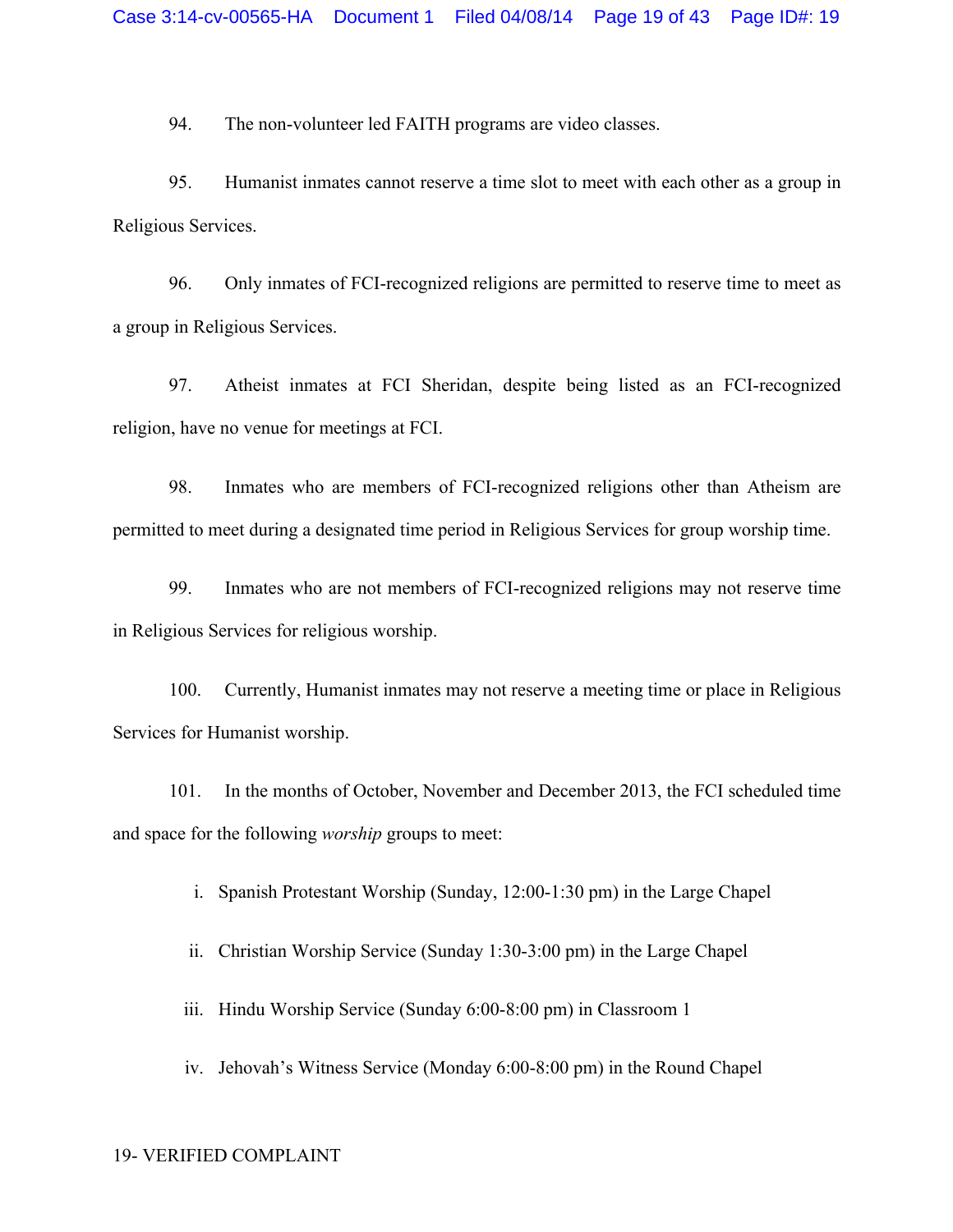- v. Native American Church (Tuesday 1:30-3:00 pm) in the Outdoor Worship Area
- vi. Druid Worship (Wednesday 12:00-3:00 pm) in the Outdoor Worship Area
- vii. Sikh Worship (Wednesday 1:30-3:00 pm) in Classroom 1
- viii. Santeria Worship Service (Thursday 6:00-8:00 pm) in the Round Chapel
- ix. Muslim Jumah Prayer (Friday 12:00-1:30 pm) in the Large Chapel
- x. Jewish Sabbath (Friday 5:00-7:00 pm) in Classroom 2
- xi. 7th Day Adventist Worship Service (Friday 6:00-8:00 pm) in Classroom 1
- xii. Catholic Mass (Saturday 12:00-1:30 pm) in the Round Chapel
- xiii. Rastafarian Worship (Saturday 12:00-1:30 pm) in Classroom 1
- xiv. Odinist / Asatru Worship (Saturday 12:00-3:00 pm) in the Outdoor Worship Area
- xv. Buddhist Worship Service (Saturday 1:30-3:00 pm) in Classroom 2
- 102. The Buddhist Worship Service consists of watching movies or meditation.

103. On August 17, 2012, Humanists of Sheridan was established as an AHA affiliate group. Of the original five members, three are still incarcerated at FCI Sheridan.

104. There are at least ten additional inmates currently incarcerated at FCI Sheridan that are interested in joining a Humanist inmate group because each of these individuals identifies as Humanist.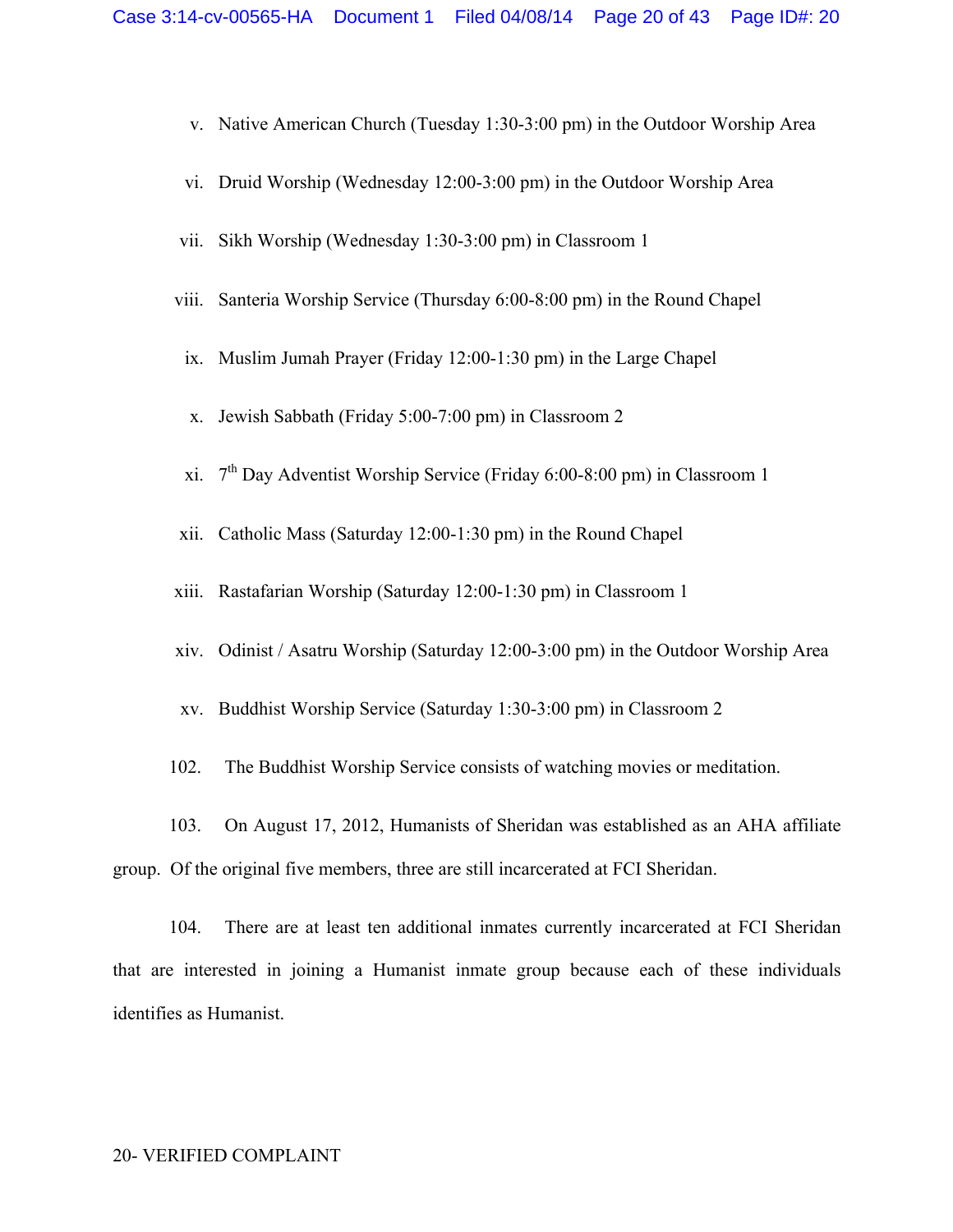105. If an inmate wants to have a new or "unfamiliar" religion officially recognized with the FCI, he must fill out form BP-822 (entitled "NEW OR UNFAMILIAR RELIGIOUS COMPONENTS QUESTIONNAIRE").

106. This form must be submitted to the FCI's Chaplain for routing to the Central Office Religious Issues Committee ("RIC") through the Warden and Regional Director. P5360.09.

107. Upon completing the review, the RIC will make recommendations to the Warden regarding the request's appropriateness. The Warden will determine the local disposition of the request after the institution receives the RIC recommendations. P5360.09.

108. Decisions regarding the Chaplaincy Services program's expansion rest with the Warden.

109. The instructions on the form provide in part: "Inmates requesting the introduction of a new component to the Religious Service program (schedule, meeting time and space, religious items and attire) must provide the chaplain a comprehensive description of the religion or component using this form."

110. On April 15, 2012, Holden spoke with Chaplain Henderson about starting a Humanist group. Henderson provided Holden a BP-822 form.

111. Henderson recommended that Holden not use the term "Humanist" to describe his religion because the BOP views Humanism as a philosophy, not a religion.

112. Henderson advised Holden to use the term "Atheist" instead.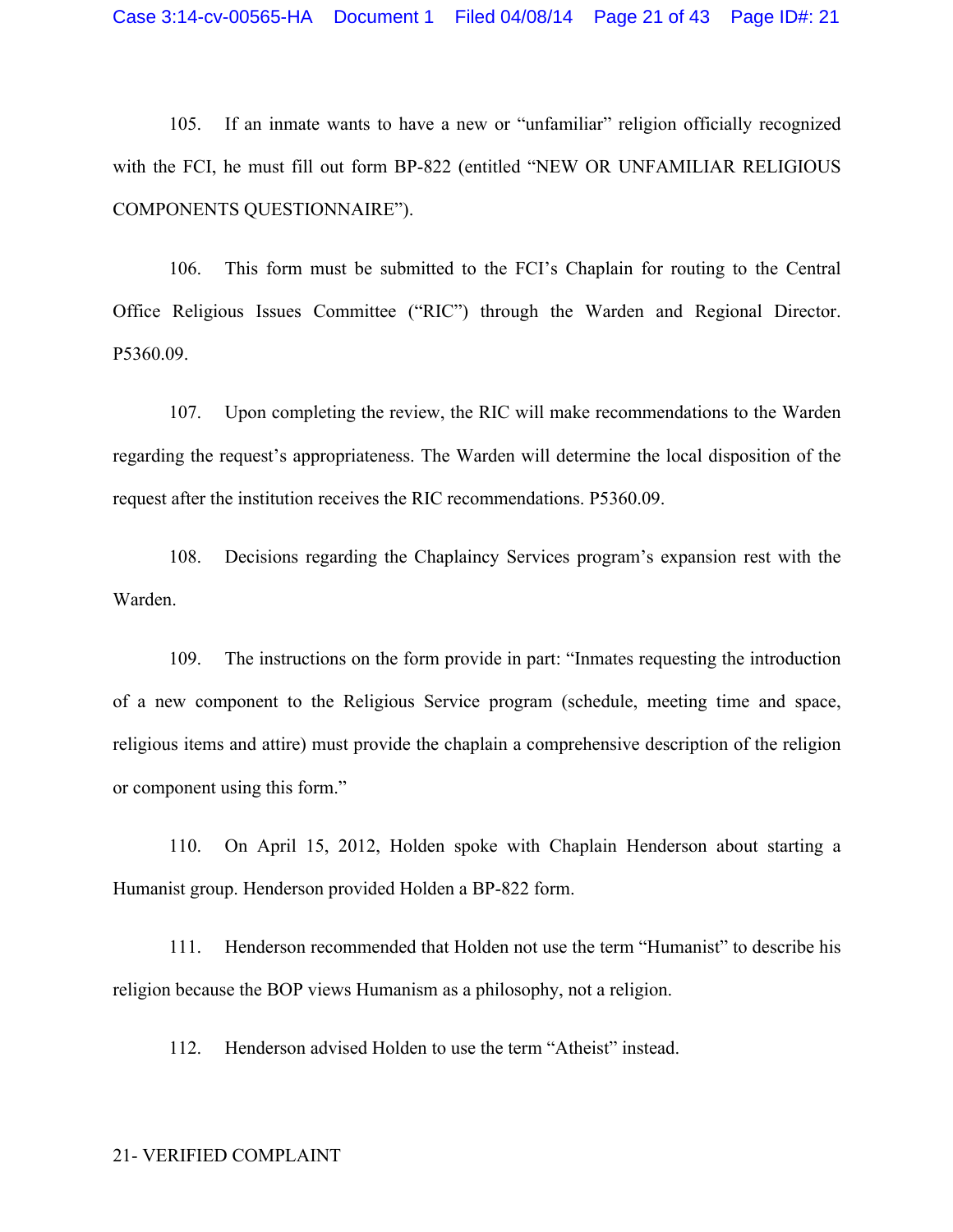113. Henderson then suggested Holden forgo the BP-822 and instead informally request time for Atheists by "cop out."

114. A "cop out" is a BP S148.055 "Inmate Request to Staff" form, which is a standard form for inmate grievances and requests.

115. On April 29, 2012, Holden submitted a cop out to the Chaplain's office requesting time for Atheist inmates to meet as a study group.

116. On June 11, 2012, Holden met with Head Chaplain Ronald Richter ("Richter") who informed Roy Rudy, inmate# 15876-006, and Holden that Holden's request for time for Atheists to meet was denied.

117. Richter suggested that they try to have their religious needs met through the Education Department.

118. On July 8, 2012, Richter wrote to Holden on his form BP-S148.055: "Chapel programming is limited to religious programs. Programs that are moralistic / philosophical in nature might be conducted in education department. Contact Education department and see if you might be able to set something up there." A copy of this correspondence is attached herein as Exhibit 2.

119. On a cop out form dated July 13, 2012, Holden submitted a request to Supervisor of Education, Sue Cain ("Cain"), requesting a meeting to discuss having Humanist group meetings in the Education Department (attached herein as Exhibits 3-4).

120. Attached to Holden's cop out form was a copy of the suggestion from Chaplain Richter, a basic history and description of Humanism, and the Humanist Manifesto III.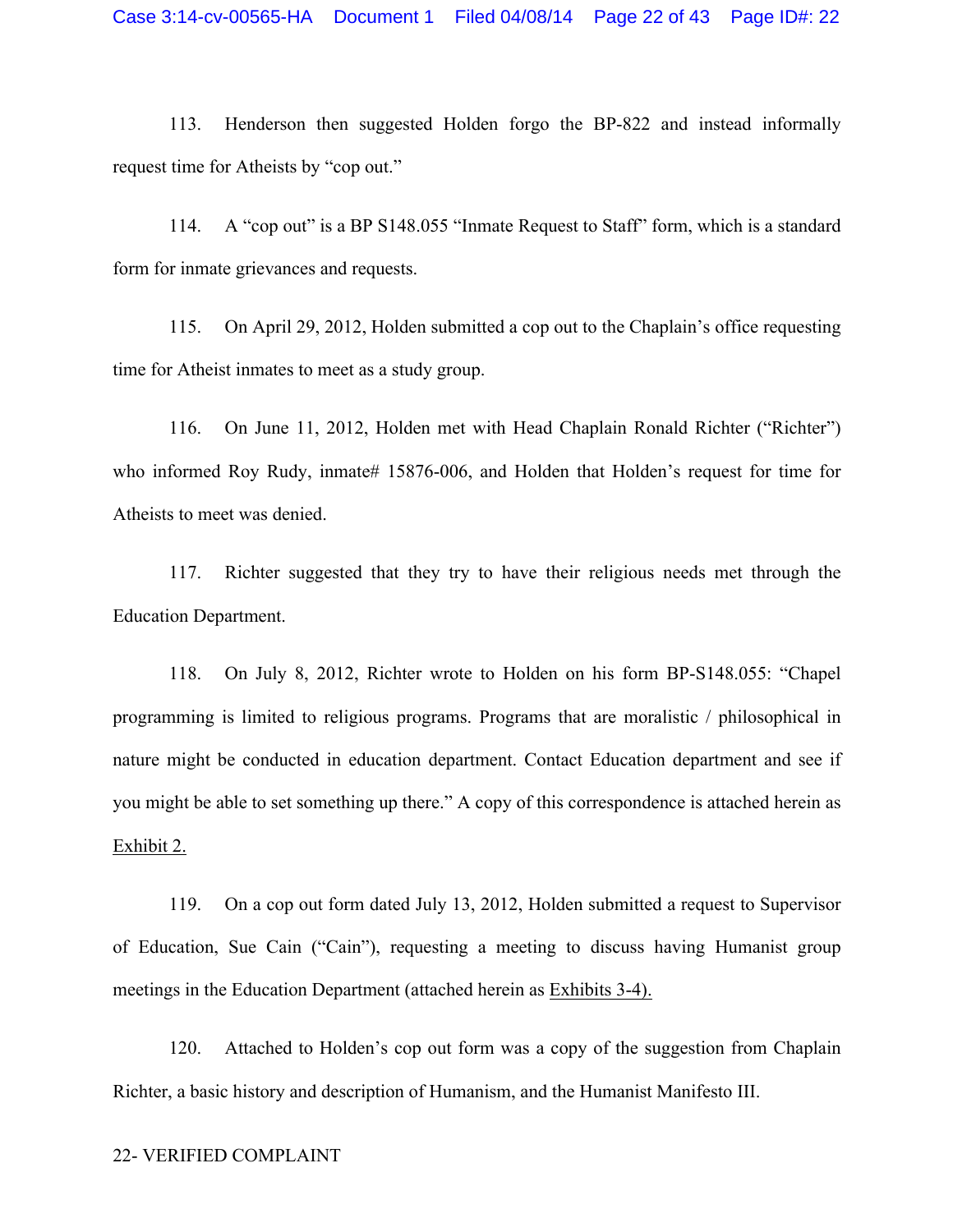121. On July 18, 2012, Holden submitted to Warden Feather a request to establish "Humanists of Sheridan" as an Inmate Organization ("IO") in accordance with BOP PS 5381.05. Inmate Organizations. (Exhibit 5, attached herein).

122. Holden sought to have Humanist inmates meet on the same terms that other religious traditions were permitted to meet.

123. In his cop out request to Feather, Holden wrote in part: "The purpose of Humanism is to affirm our ability and responsibility to lead ethical lives of personal fulfillment that aspire to the greater goal of humanity without supernaturalism. The organization's objectives are the promotion of humanist values & practices." Holden also provided the typed Constitution and Bylaws for his Humanist group. (Exhibit 5, attached herein).

124. In a letter dated August 1, 2012, Feather denied Holden's request to establish a Humanist group. (Exhibit 6, attached herein).

125. On August 6, 2012, Holden submitted another cop out request to Feather to establish a Humanists group, providing additional background information for Feather to consider. (Exhibit 7, attached herein).

126. In the request, Holden wrote in part: "While there are elements of Humanism that can be called 'self-improvement,' Humanism's focus is less on what any one individual can do for himself and more on the cooperative effort of many individuals to effect the betterment of society. Affiliates and chapters of the American Humanist Association (AHA) encourage social relationships necessary of this cooperative effort."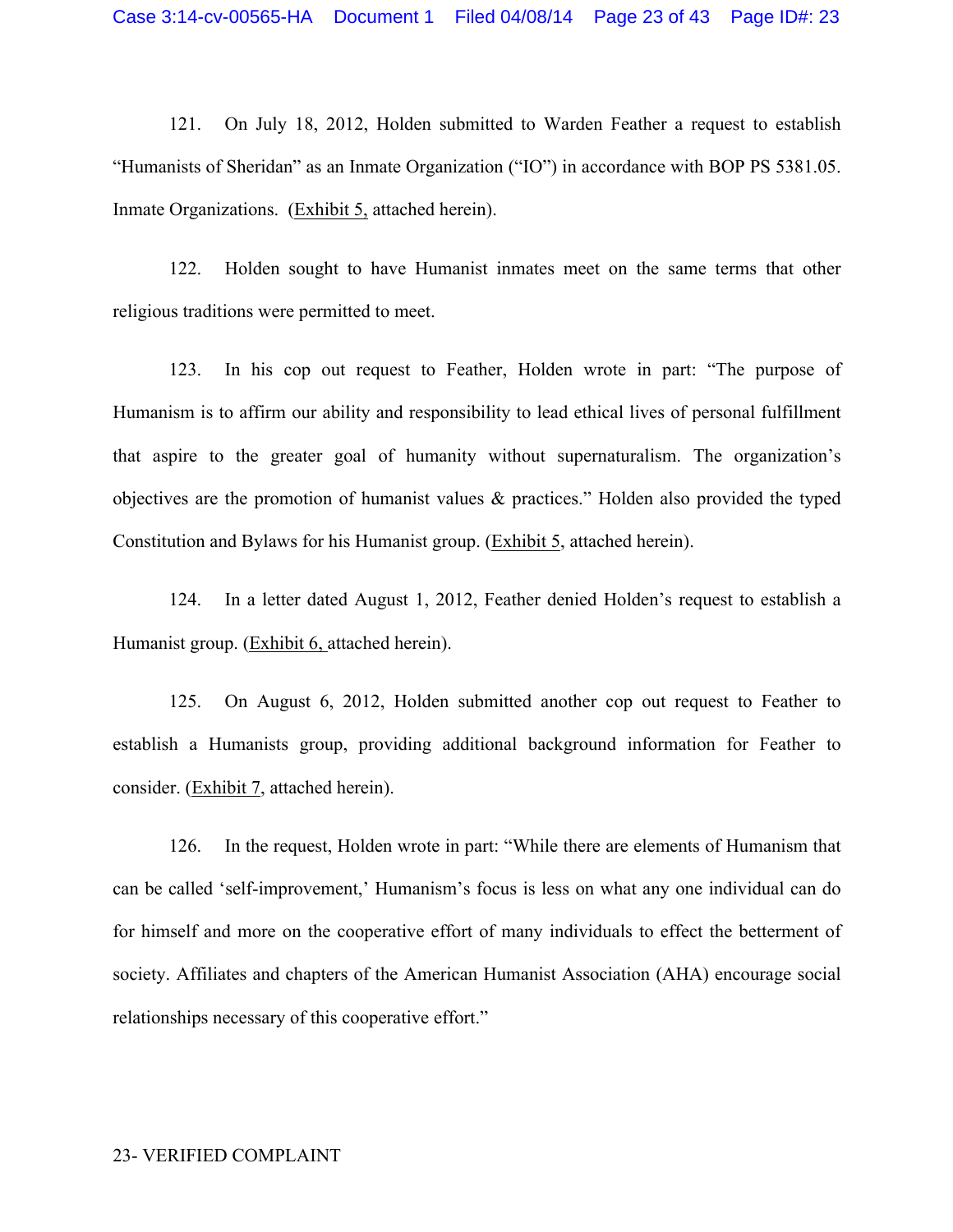127. Holden further wrote: "The prison community does not yet provide individuals the means to generate, develop, or cultivate the social ties of Humanism."

128. Holden added: "The reason I submitted a request for an Inmate Organization was because Religious Services denied my request to provide equal time for Humanists. My request was denied because Humanism, according to the Religious Issues Committee (RIC), 'is a philosophy, not a religion.' The IRC's [sic] reasoning is fallacious: first, Religious Humanism was founded in the 1920s by John Dietrich and is still alive today in many Unitarian Universalist congregations, Ethical Culture societies, and many affiliates and chapters of the AHA; second, Humanism deals with the same matters of ultimate concern for the individual as other religions do; and third, Secular Humanism was declared a religion in the unanimous decision of the Supreme Court delivered in Justice Black's opinion in Torcaso v. Watkins, 1961."

129. Holden wrote: "My opinion is that Humanism is better served under the aegis of Religious Services. However, because of the RIC's denial, the next available option that would qualify our Humanist group for the same kinds of resources as other religious groups would be the Inmate Organization provision."

130. The BOP's justification for the denial of Holden's request to form a Humanist group was that Humanist groups should not be allowed in Religious Services because Humanism is a philosophy not religion.

131. On September 4, 2012, Holden received Cain's response (dated 8/17/12) to his request to form a Humanist group through the Education Department. Cain denied his request. (Exhibit 4, attached herein).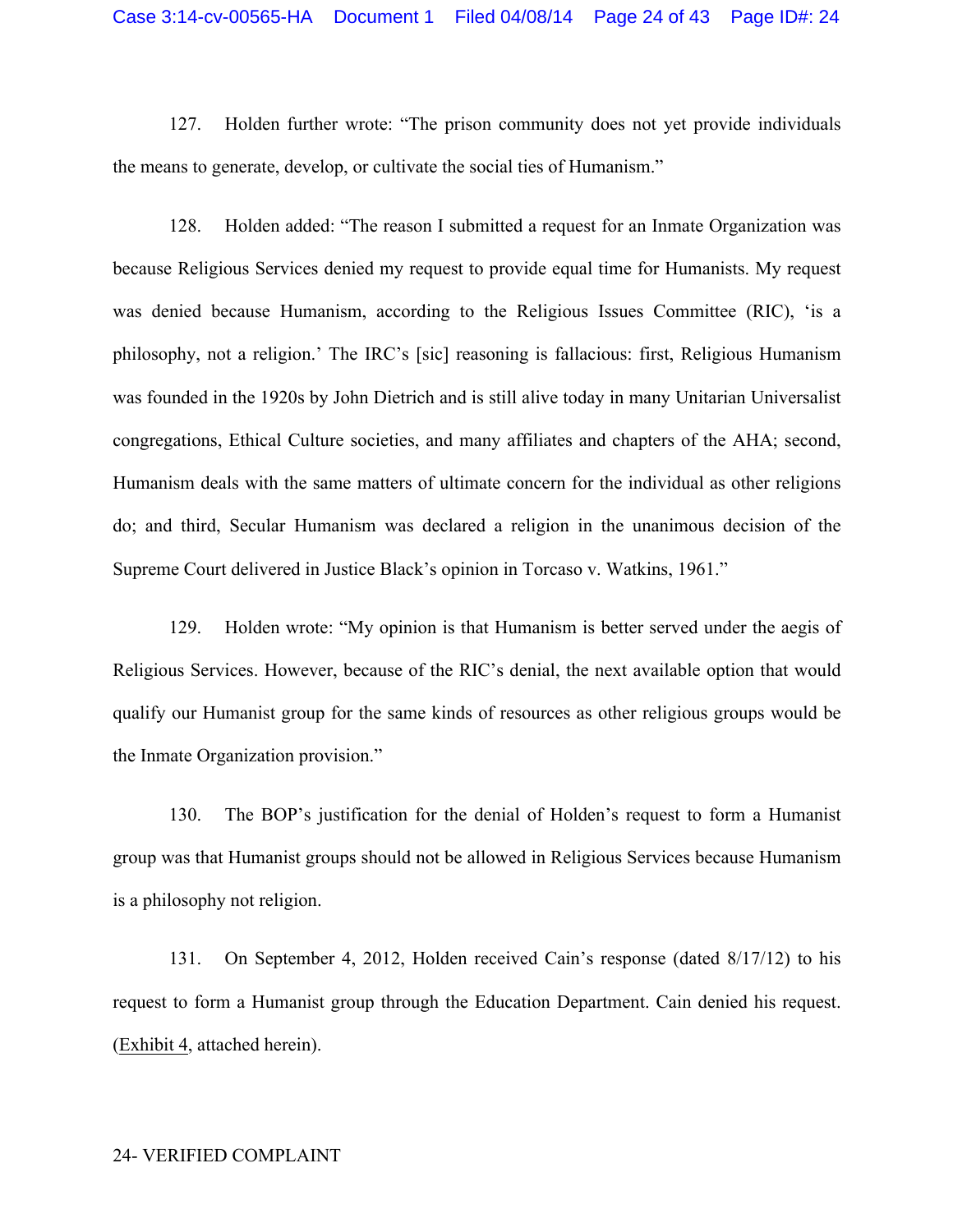132. Cain informed Holden that the Education Department "can't support groups either for or against theism."

133. On September 15, 2012, Holden spoke with new Head Chaplain Myers ("Myers") about the BP-822 form.

134. Myers informed Holden that Humanism is not a religion.

135. Myers discouraged Holden from filing the BP-822.

136. Myers told Holden his application to recognize Humanism would not be successful.

137. On October 5, 2012, Holden submitted the BP-822 form, seeking formal recognition of Humanism. A copy of the form submitted by Holden is attached herein as Exhibit 8.

138. Holden submitted the BP-822 form so that he could have Humanist as his religious assignment in SENTRY and so that he could establish a Humanist study group within Religious Services.

139. Holden wrote in regards to Item 1.A. of the form ("Basic History"): "Religious Humanism in America was born out of the Unitarian Universalist church around 1915. American Humanist Association founded in 1941 as religious organization. Cited as religion in 1961 supreme court ruling Torcaso v Watkins. (see attached: 1.A.)."

140. In the attachment to the form, in regards to 1.A., Holden provided an extended discussion of the history of Humanism as a religion.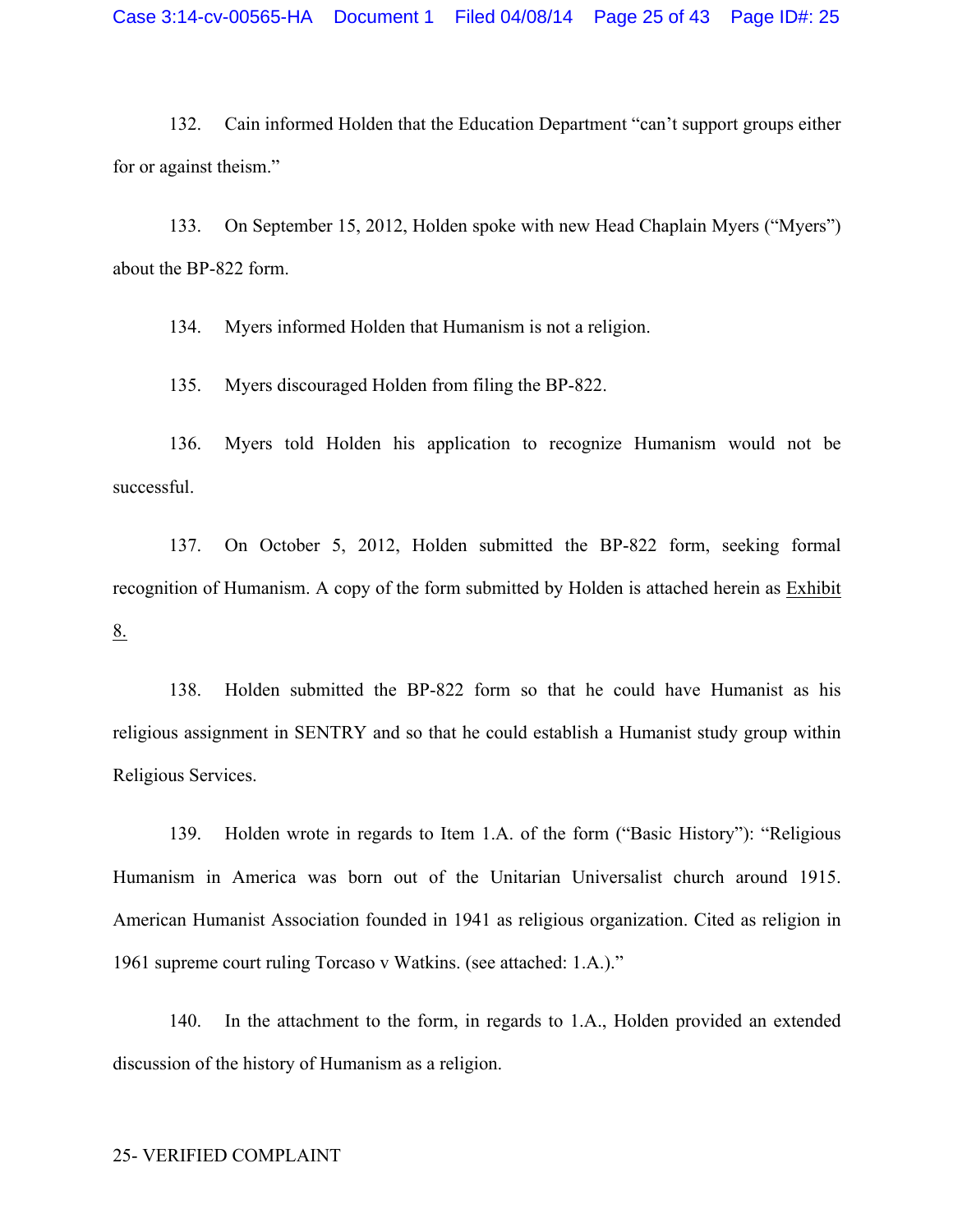141. Among other things, Holden pointed out: "Around 1915, Unitarian minister John Dietrich developed a church community that dispensed with any notion of God and the supernatural. This church celebrated and deepened human knowledge and ethics by means of science and the humanities. Dietrich liked that the word 'Humanism' echoed with connection to the Renaissance Humanists in Europe, who had pushed Christianity away from rigid dogma about the mind of God toward an embrace of this life for its own sake. And so the leader adopted Humanism as the name for his religion, and he preached it. In 1933, John Dietrich along with more than twenty additional clergymen, educators, and progressive intellectuals, issued the Humanist Manifesto as a declaration of values for those who were good without God."

142. Holden added: "Rabbi Sherwin Wine founded the first-ever synagogue without God in 1963. His synagogue was meant to function as a community center for people, not a house of God. The congregation focused on human needs, especially the need to strive together for human dignity. The religion became known as Humanistic Judaism and is now spread all over the world."

143. Holden wrote in regards to Item I.B ("Theology"): "Humanism claims God is important literary character and places human-kind into the throne occupied by God in theistic religions. (see attached: 1.B.)."

144. He elaborated in the attachment for 1.B: "Humanism makes the theological claim that God is the most important, influential literary character human beings have ever created. We created God in our image to fulfill our hopes and dreams of eternity. Humanists deny that the traditional theistic God exists. Humanism places Humanity into the throne that is occupied by a supreme being in theistic religions. Theists who claim to derive meaning from God are simply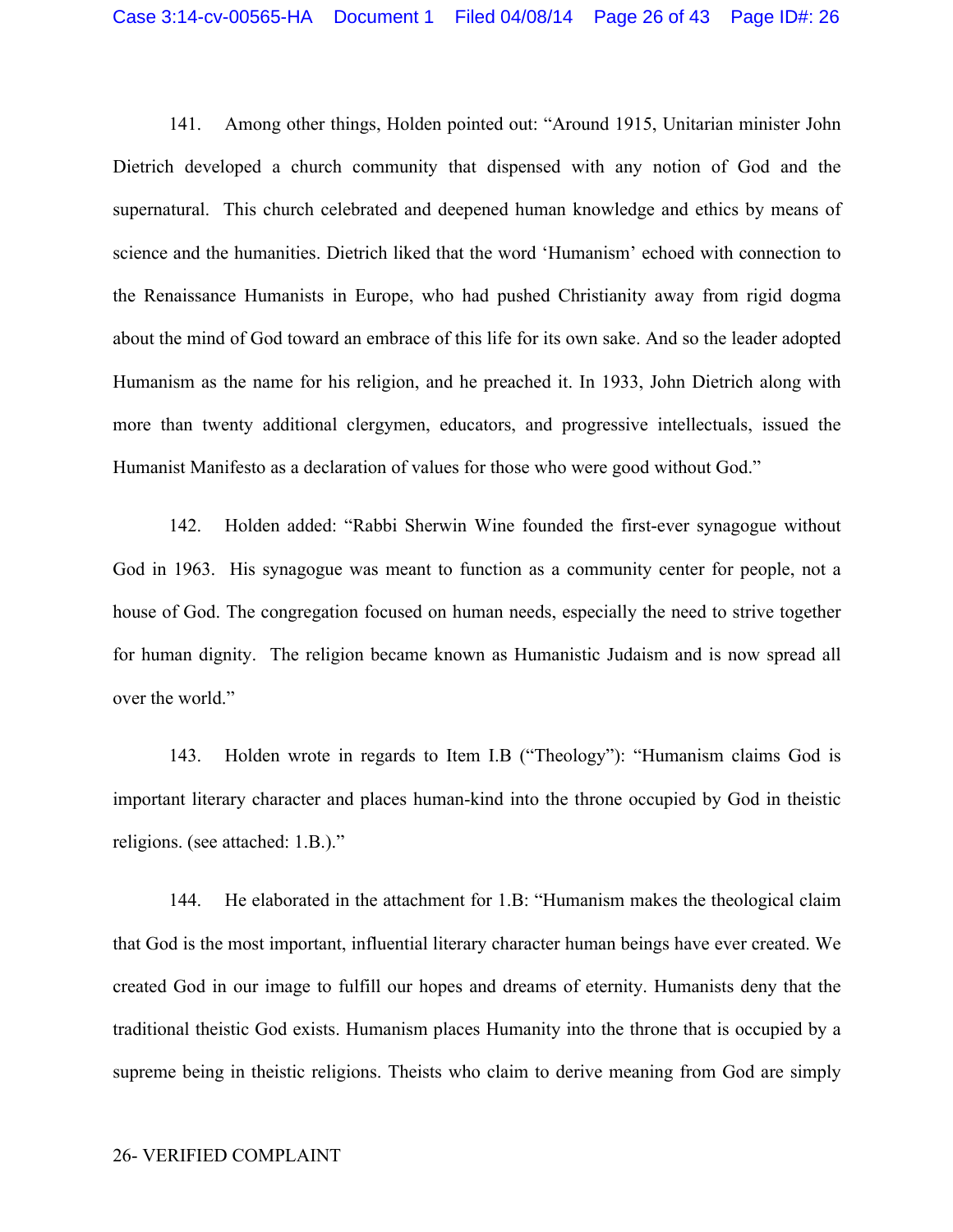reading into nature their own conceptions of a deity. If we dispense with the idea of God, meaning does not collapse, because meaning is derived from human experience."

145. In Item 3.B. ("Required Weekly Observances") Holden wrote: "Personal growth is enhanced by community development and realization of Humanist aspirations through weekly meetings."

146. In Item 3.C. ("Required Occasional Observances"), Holden wrote: "Humanists commemorate the major transitions in life such as birth, marriage, death, etc."

147. In Item 3.D. ("Religious Holy Days"), Holden wrote: "Humanists celebrate the holidays of their culture consistent with their humanist beliefs. Humanists invented Darwin Day and HumanLight (see attached: 3.D.)."

148. In the attachment, Holden explained: "HumanLight is an explicitly humanist alternative to the solstice holidays which incorporates some similar traditions of those holidays such as gift giving and creative banquets."

149. With respect to "Sacred Literature," Holden wrote in part: "Humanists view the accumulative contribution of all mankind to literature, the arts, and science as sacred. Humanism adopts the sound principles of other religions and philosophies. Thus, although it regards the supernatural aspects of Christianity as poetic myth, it incorporates much of the Judeo-Christian ethic as set forth in the Old and New Testaments." (Exhibit 8).

150. On or about October 5, 2012, Myers informed Holden that he was not interested in reading Holden's BP-822 form. Myers indicated that he would forward the form to the Warden.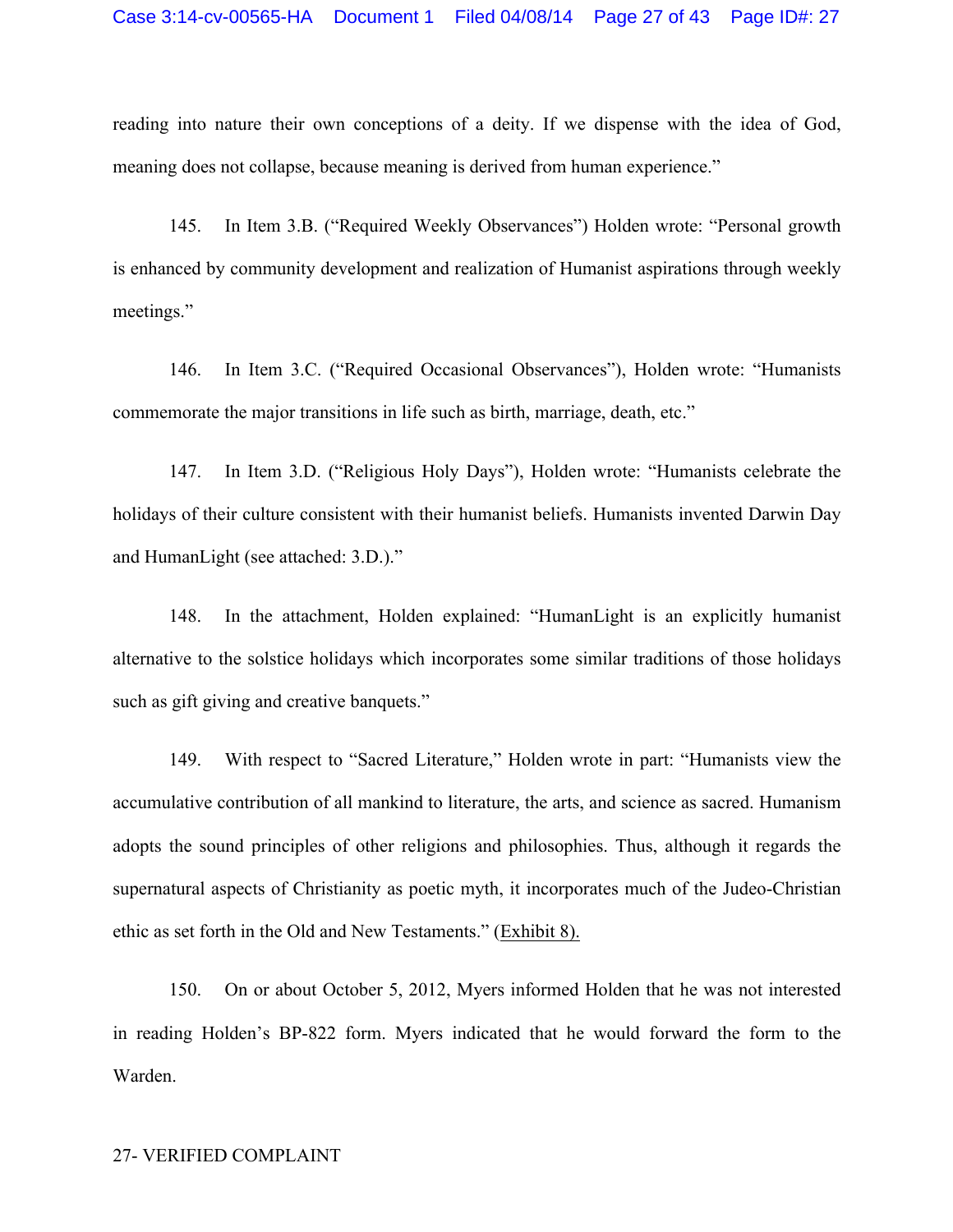151. On November 4, 2012, Holden submitted a cop out to Myers requesting that Arthur Jackson be identified as his Minister of Record on his visiting list. Jackson was added to his approved visitor list. Arthur Jackson is a member of the AHA and the Humanist Community in Silicon Valley. He is a Humanist Celebrant, certified by the Humanist Society, and is legally authorized to perform marriage, child naming ("baptism"), memorial ("funeral") and invocation ceremonies.

152. On December 7, 2012, Holden spoke with Warden Feather about his BP-822 request. Feather suggested Holden speak with the Chaplain instead.

153. On February 28, 2013, Chaplain Kowalczyk, then Supervisor of Religious Services, informed Holden that his BP-822 request was denied.

154. Kowalczyk informed Holden that Humanism is an individualized religion that does not fit criteria that congregational religions do.

155. Kowalczyk asserted that if he accommodated Humanists with group meeting time, that it would be a contradiction—"a congregation of individuals."

156. Kowalczyk also suggested that Humanism does not fit what he believes is necessary for a congregation. He said to Holden that congregations are mandated by God or their ultimate concern to make religious observances.

157. Humanists are united under the Humanist Manifesto III. (A copy of the Humanist Manifesto III is attached herein as Exhibit 9). This document is a consensus of what Humanists do believe. The ultimate concern for Humanists is to lead ethical lives of personal fulfillment that aspire to the greater good of humanity.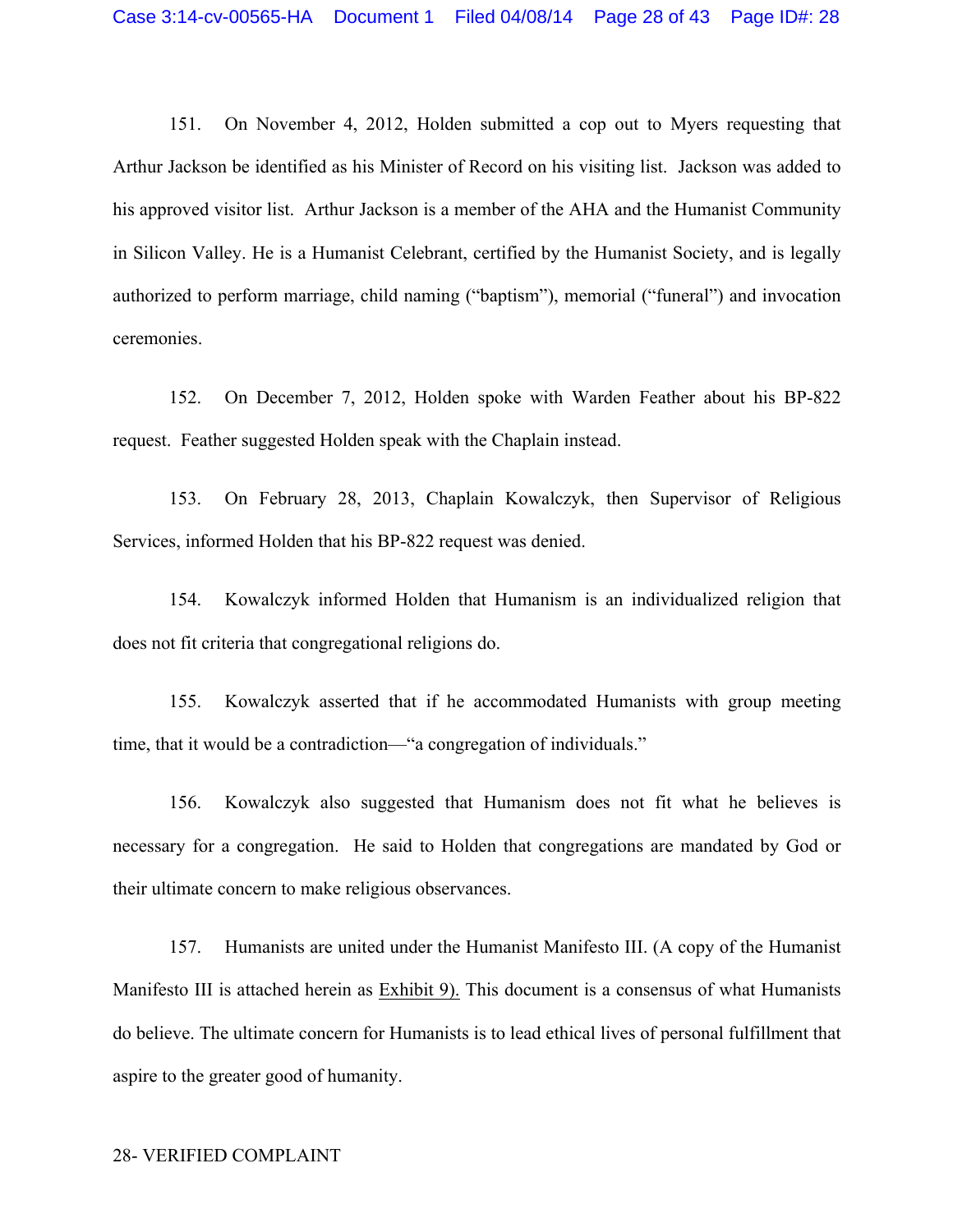158. Holden informed Kowalczyk that Humanists are united under the Humanist Manifesto III.

159. By the end of their meeting, Kowalczyk admitted that the BOP's position on religious Humanist groups is not current with the societal view.

160. However, Kowalczyk still refused to grant Holden's request to recognize Humanist as a religious assignment and to allow Holden to form a Humanist study group.

161. Instead, Kowalczyk recommended that the Humanist inmates work with the Education Department to set up a group through education services. Holden explained that he already attempted to do that and that his request was denied.

162. On March 4, 2013, Holden submitted an Informal Resolution to Mr. Brooks ("Brooks"), Form BP-8, which is required prior to filing a Request for Administrative Remedy Form or BP-9.

163. On March 6, 2013, Holden's Informal Resolution was answered by Brooks. Brooks wrote: "After review of the New or Unfamiliar Religious Components Questionnaire it was determined that the purpose of the Humanists is to conduct an individual, non-theistic, secular and naturalistic approach to philosophy while focusing on personal humanistic ideas, developments and resolutions. The stated needs and purposes are more philosophical and educational in nature than religious. These purposes can be met more effectively outside of the Religious Services Department." (Exhibit 10, attached herein).

164. On or about March 11, 2013, Holden submitted a Request for Administrative Remedy Form BP-9 to the Warden, with supporting exhibits.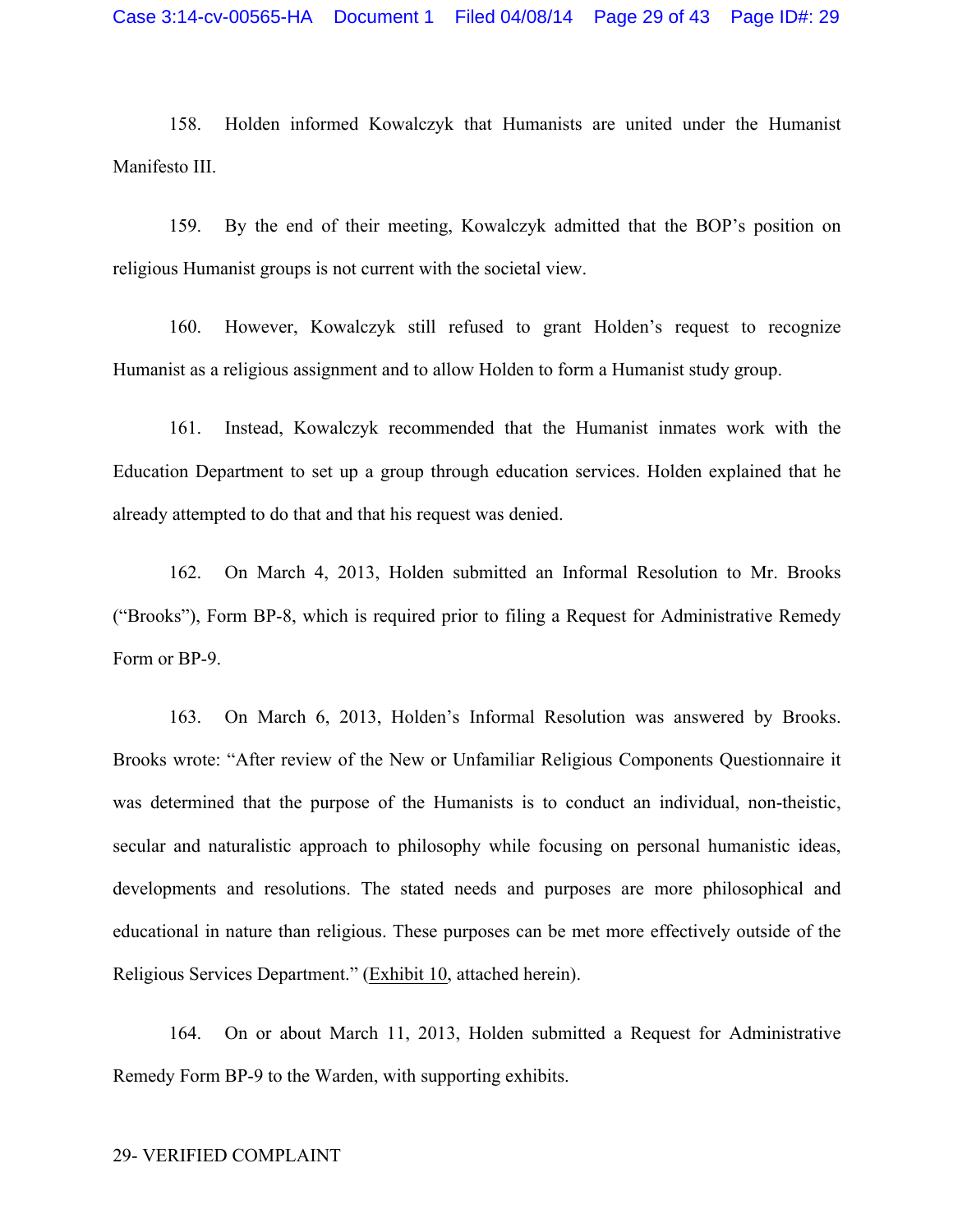165. In a response dated March 14, 2013, Warden Feather affirmed the denial of the request. (Exhibit 11, attached herein).

166. Feather wrote in part: "This is in response to your Request for Administrative Remedy received on March 11, 2013. As relief, you request that Religious Services allow Humanist inmates to meet as a group and make available 'Humanist' as a religious assignment."

167. In affirming the denial, Feather explained that a "designation of 'Atheist' already exists to encompass the Humanist point of view." (Exhibit 11).

168. However, FCI officials previously denied Holden's request to form an Atheist study group as well. Atheist is considered a "religion" at FCI Sheridan.

169. Humanism is Holden's religion, and the group he wishes to form is religious in nature even though it expressly rejects a belief in a supreme being.

170. Even if FCI Sheridan permitted the formation of an Atheist study group, Holden wishes to meet with other Humanist inmates who share his sincerely held beliefs and are united under the Humanist Manifesto III. Holden does not wish to meet in a study group with Atheist inmates who reject the Humanist Manifesto III.

171. In fact, many views that are atheistic, from Ayn Rand's objectivism to Marxian communism, conflict with Holden's religion of Humanism, which is generally consistent with that described by Humanist Manifesto III. The manifesto provides in part: "Humanists ground values in human welfare shaped by human circumstances, interests, and concerns and extended to the global ecosystem and beyond. We are committed to treating each person as having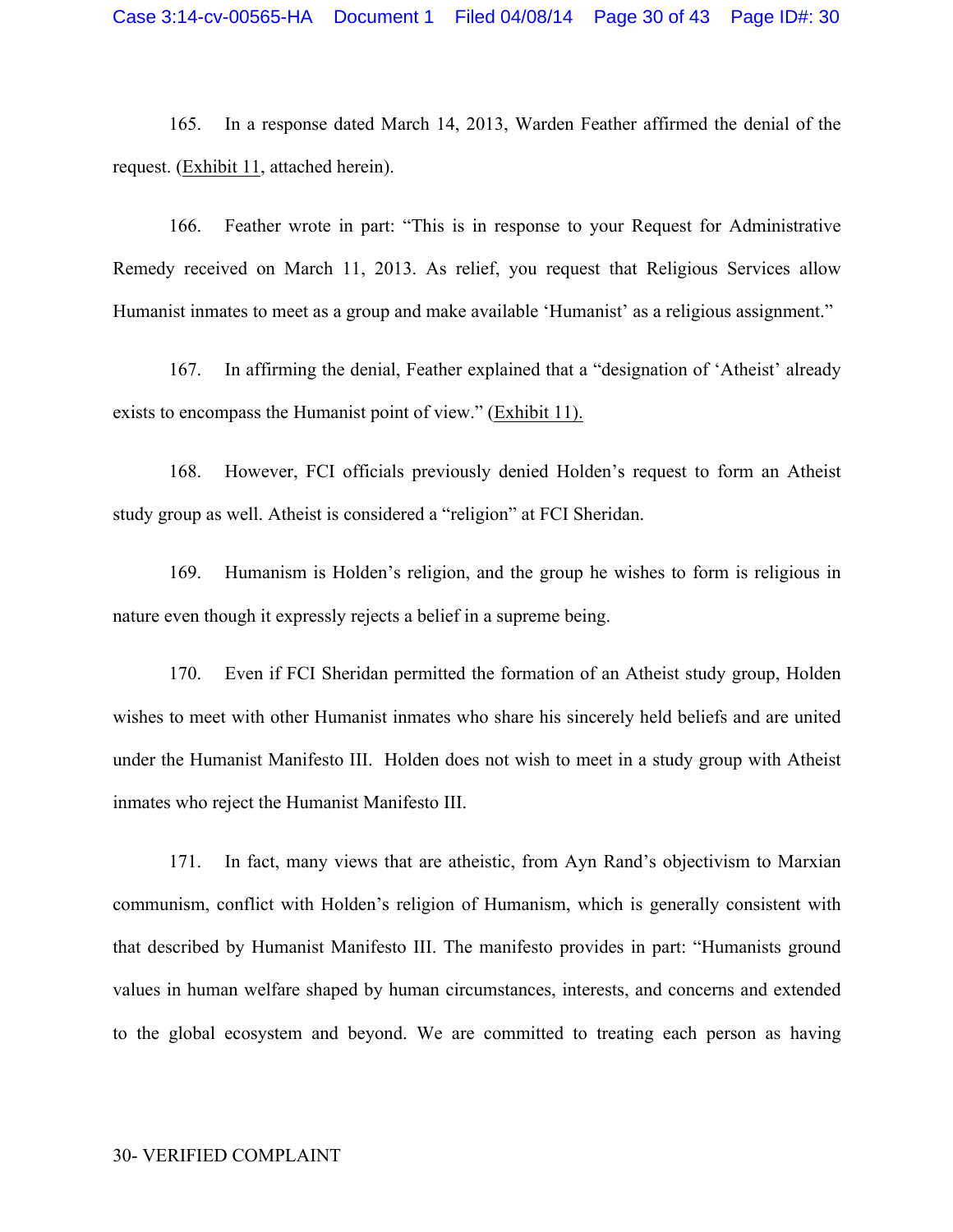inherent worth and dignity, and to making informed choices in a context of freedom consonant with responsibility."

172. The Humanist Manifesto III further provides: "We seek to minimize the inequities of circumstance and ability, and we support a just distribution of nature's resources and the fruits of human effort so that as many as possible can enjoy a good life."

173. Requiring Humanist inmates to meet as one umbrella Atheist study group or nothing at all is akin to requiring all Christian inmates to meet as one umbrella Christian study group or nothing at all. More accurately, it is akin to forcing all Jews, Christians, Muslims, and Hindus to meet as one "Theist" group. However, the FCI instead allows all of these religions to meet separately.

174. FCI further allows inmates of Theistic religions to meet in subgroups.

175. The Jehovah's Witness inmates meet in a study group separate from the  $7<sup>th</sup>$  Day Adventists. The Catholics have their own study group. The Mormons have their own study group.

176. The Nation of Islam has a study group separate from the Muslim Study group.

177. The Druid inmates meet in a study group separate from the Odinist / Asatru study group. These inmates are not compelled to meet as one Pagan study group or nothing at all.

178. In addition to forming a Humanist study group, Holden also wishes to reserve time in Religious Services for Humanist Worship.

179. Holden would be permitted to arrange for a time and place for Humanist worship services in Religious Services if Humanist was recognized by the FCI as a religious assignment.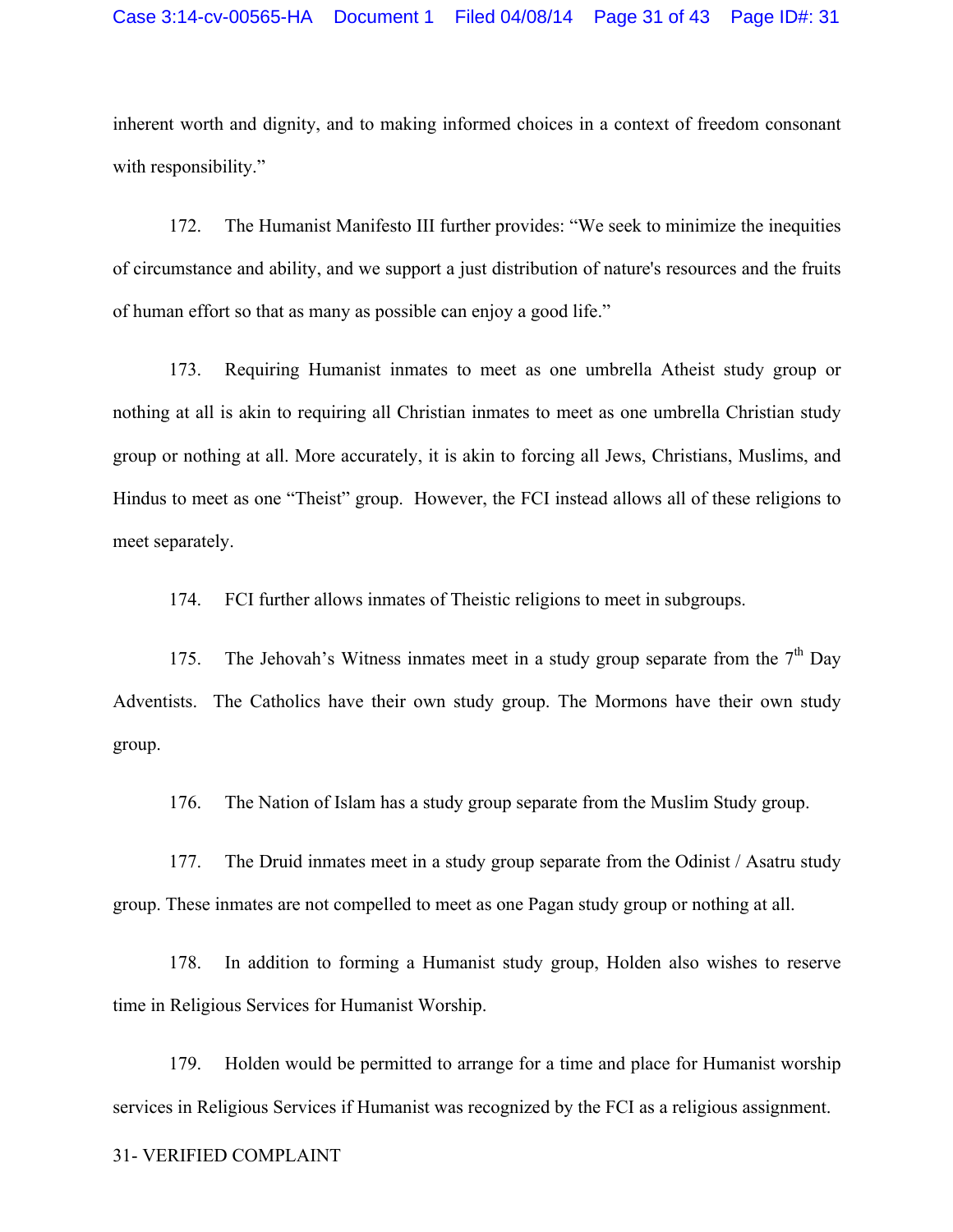180. Humanist Worship time would be used for volunteers from the community to give talks about Humanism or for inmates to share personal stories about their beliefs. Holden intends to use the model of Sharing Circles for worship time, a place where one can express oneself without fear of criticism or ridicule.

181. On March 18, 2013, Holden mailed the Administrative Remedy Form BP-10 (signed on 3/17/2013) to the Western Regional Office, attaching supporting exhibits and a copy of his BP-9 form. (Exhibit 12).

182. On April 24, 2013, Holden received the response to his BP-10 form. The Regional Director Juan D. Castillo ("Castillo") signed the response on April 3, 2013, affirming the denial of Holden's request for: (1) Humanist inmates to be allowed to meet as a group in Religious Services and (2) the creation of a Humanist religious assignment. (Exhibit 13, attached herein).

183. On April 28, 2013, Holden mailed the Administrative Remedy Form BP-11 to the Office of the General Counsel, attaching supporting exhibits and copies of previous administrative remedies and their responses.

184. On May 26, 2013, Holden received a Notice of Rejection of his BP-11 Form (#725733-A1), delivered to him by Brooks. The Rejection Notice was dated May 9, 2013. The resubmission deadline was May 24, 2013 (15 days from the Rejection Notice date). Therefore, the deadline had already passed when Holden received the notice.

185. On May 29, 2013, Unit Manager S. Price sent a letter to the U.S. Department of Justice on Holden's behalf, indicating that Holden was unable to timely resubmit his form through no fault of his own. (Exhibit 14, attached herein). The letter wrote in part: "His appeal was rejected due to lack of required copies needed to process the BP-11. However, the BP-11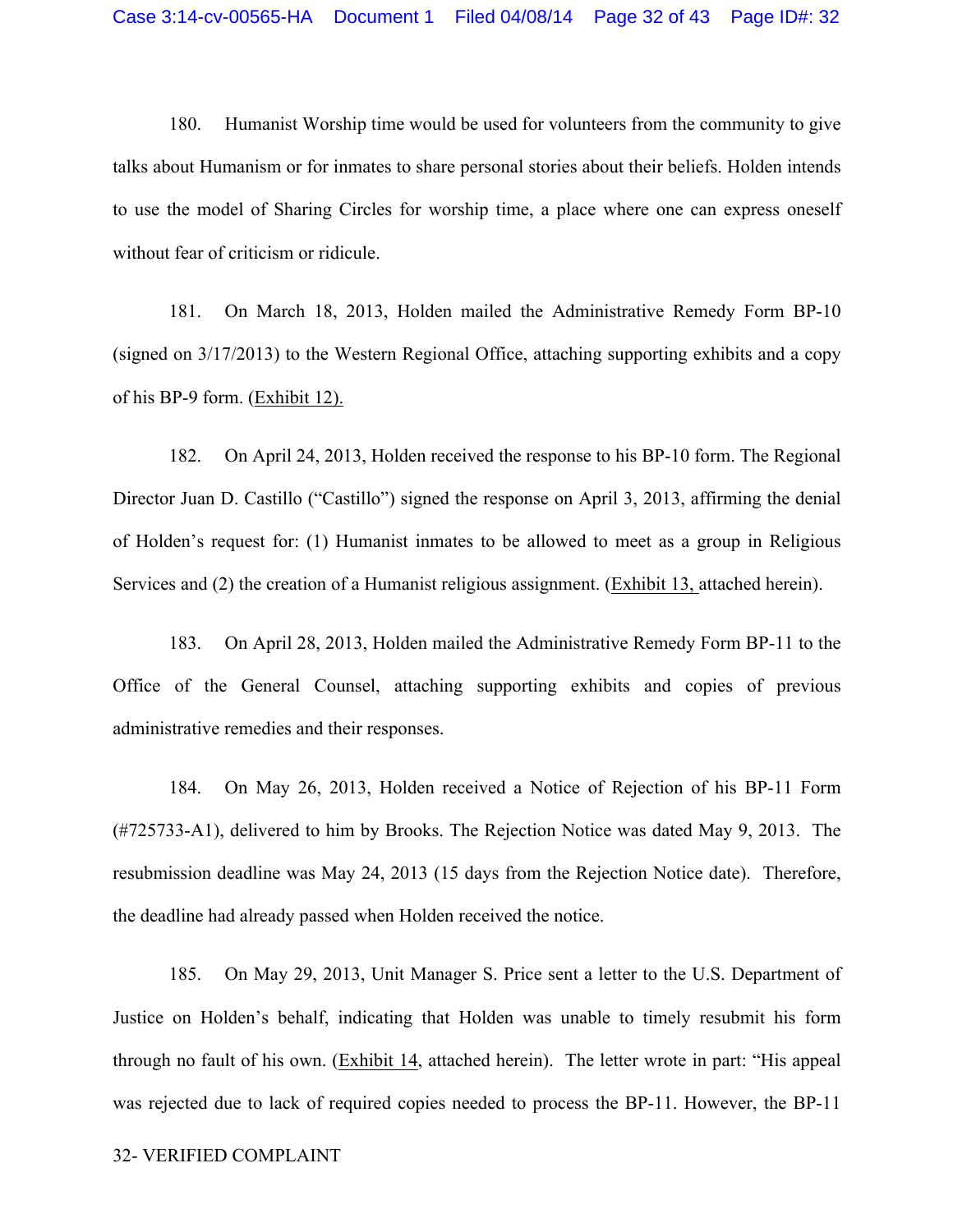rejection was dated May 9, 2013, but was not received by this institution until Friday, May 24, 2013, and then given to the inmate on Sunday, May 26, 2013. Your directive indicated the inmate needed to resubmit within 15 days. This could not be met due to the untimely receipt of the BP-11 rejection. Specifically, we received the rejection the same day the remedy was due in your office. This information was verified by institution staff."

186. On May 30, 2013, Holden resubmitted his BP-11, objecting to the rejection #725733-A1, along with supporting exhibits. (Exhibit 15).

187. On July 2, 2013, Holden's BP-11 was rejected as untimely.

188. On July 5, 2013, Holden was directed by Captain Wolmendorf to send a cop out to Administrative Coordinator Mr. Thompson for instructions on how to proceed in order to exhaust his administrative remedies.

189. On July 8, 2013, Holden sent a cop out to Mr. Thompson as instructed.

190. On July 16, 2013, Warden Feather responded to the cop out. She directed Holden to discuss his inability to file his remedy with the Unit Manager Mr. Price. Holden had previously taken this action and had obtained a verification of the reason for his untimely filing from Mr. Price. (Exhibit 14).

#### **CAUSES OF ACTION**

#### **COUNT 1: ESTABLISHMENT CLAUSE OF THE FIRST AMENDMENT**

191. All preceding allegations are incorporated herein by reference.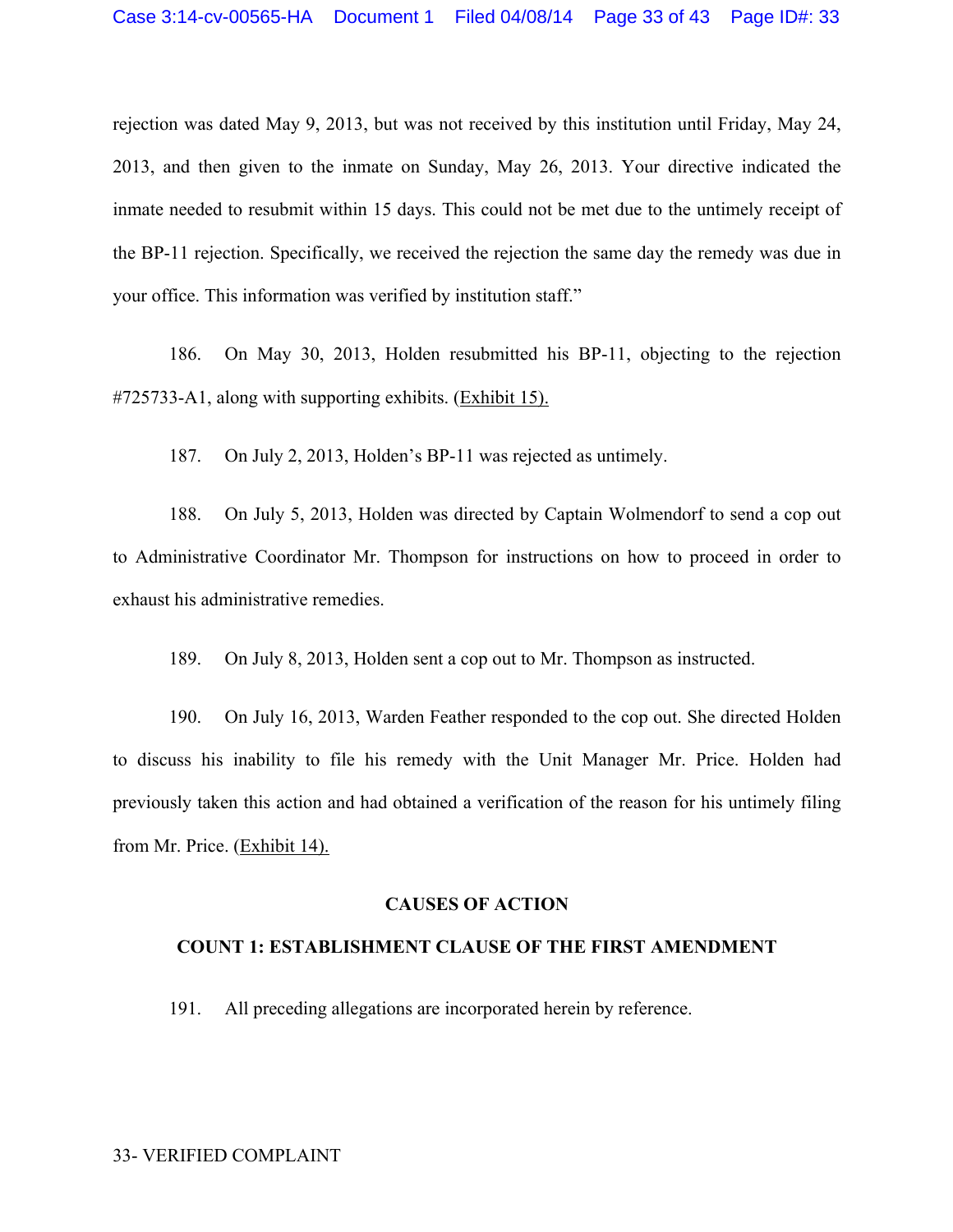192. The actions of the Defendants and their agents, servants, or employees, as described above, violate the Establishment Clause of the First Amendment of the United States Constitution (the "Establishment Clause"). Said violations include, but are not limited to:

i. The Defendants' refusal to recognize Humanist as a religious assignment.

ii. The Defendants' refusal to permit the formation of a Humanist study group within Religious Services.

iii. The Defendants' refusal to permit a Humanist inmate to form a Humanist study group to meet with other Humanist inmates to study and discuss their commonly held religious beliefs on the same terms the Defendants authorize groups for inmates of other faith traditions.

iv. The Defendants' refusal to permit an inmate with the FCI-recognized religious assignment of "Atheist" to form an Atheist study group to meet with other Atheist inmates to study and discuss their commonly held religious beliefs on the same terms the Defendants authorize groups for inmates of other FCI-recognized religious traditions.

v. The Defendants' policy and practice of permitting inmates of Theistic religions to identify with, and meet with others in Religious Services of, a particular Theistic religion such as "Jewish," "Muslim," "Hindu," "Buddhist," "Protestant," and "Catholic," while refusing to allow Atheist inmates to identify with, and meet with others in Religious Services of, a particular Non-Theistic religion such as "Humanist."

vi. The Defendants' formal recognition of sub-groups within certain religions including Christianity, Paganism and Islam but not sub-groups of Atheist religions such as Humanism.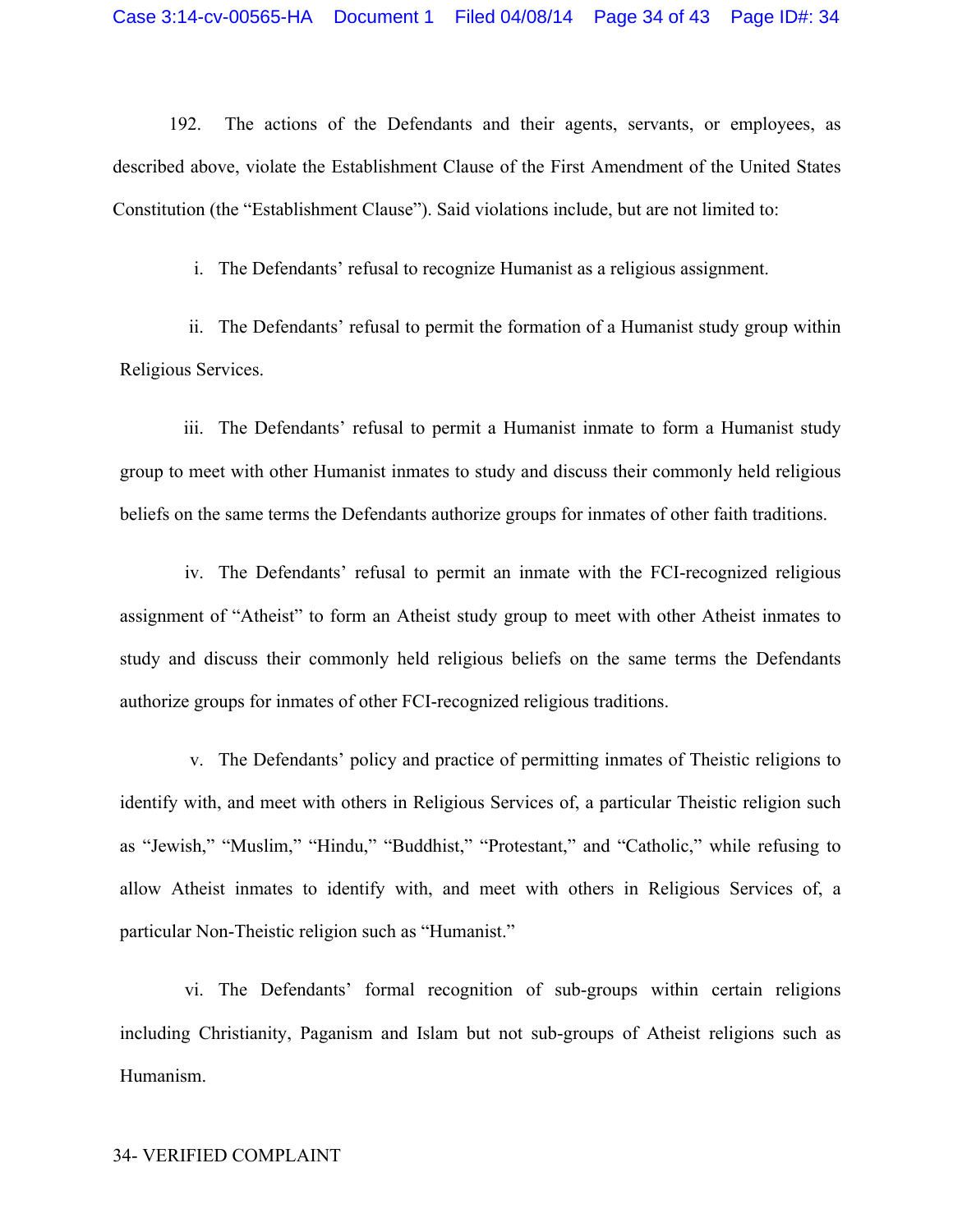193. The Defendants' actions described above lack a secular purpose, have the effect of promoting, favoring and endorsing some religions over others, and result in an excessive entanglement between government and religion. Said actions also fail strict scrutiny because they lack a compelling governmental interest and the means used to achieve any said interest are not narrowly tailored.

194. Each of the individual Defendants, in their individual capacities, intentionally or recklessly violated Holden's well-settled constitutional rights under the Establishment Clause.

195. The Defendants acted under color of law in violating the First Amendment as described herein in violation of 42 U.S.C. § 1983.

### **COUNT 2: EQUAL PROTECTION UNDER THE FIFTH AMENDMENT**

196. All preceding allegations are incorporated herein by reference.

197. The Defendants' refusal to recognize Humanist as a religious assignment violates the Equal Protection component of the Fifth Amendment to the United States Constitution ("Equal Protection Clause"). Said violations include, but are not limited to:

i. The Defendants' refusal to permit a Humanist inmate to form a study group to meet with other Humanist inmates to study and discuss their commonly held religious beliefs on the same terms the Defendants authorize groups for inmates of other faith traditions.

ii. The Defendants' refusal to permit an inmate with the FCI-recognized religious assignment of "Atheist" to form an Atheist group to study and discuss their commonly held religious beliefs on the same terms the Defendants authorize groups for inmates of other officially recognized faith traditions.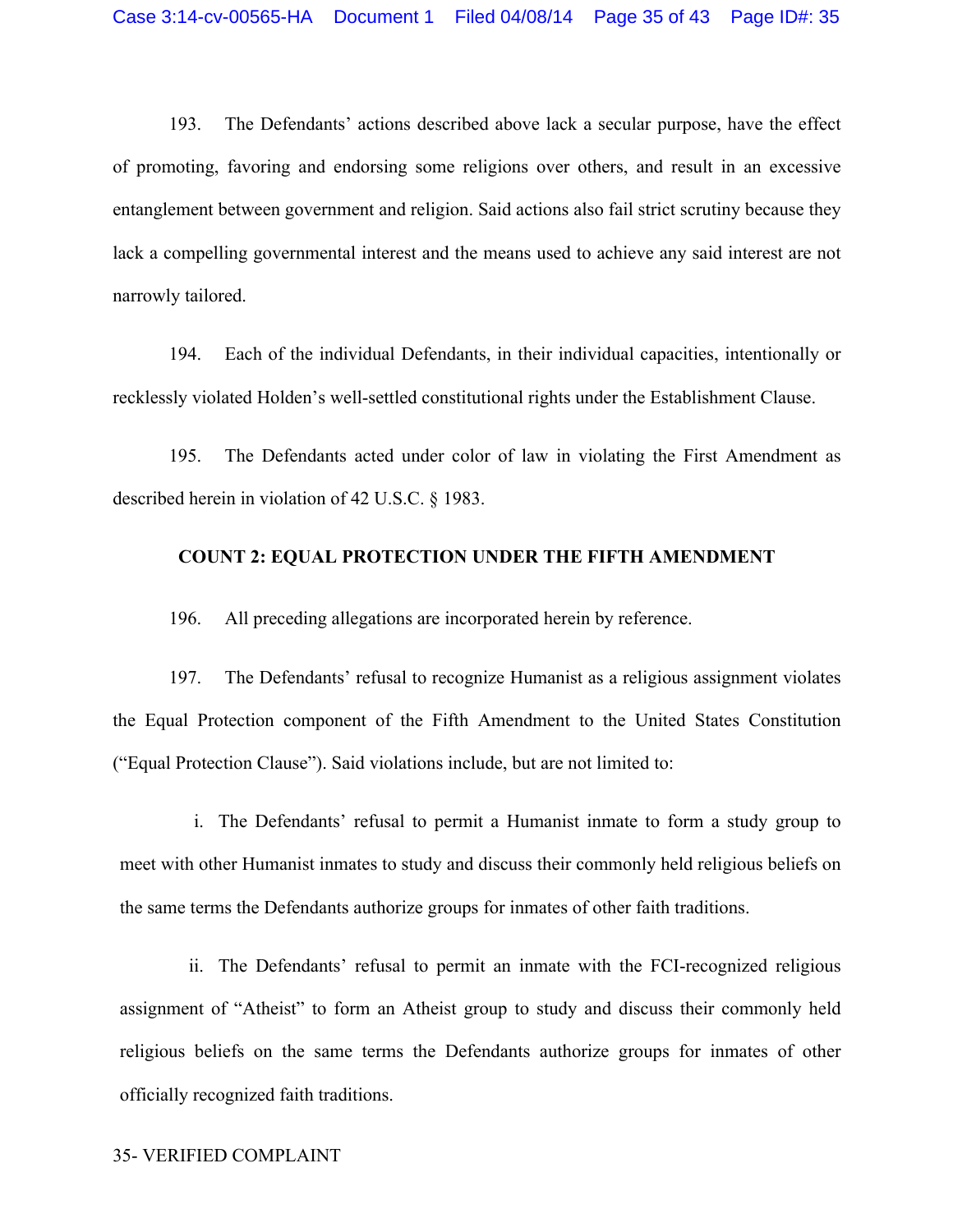iii. The Defendants' policy and practice of permitting inmates of Theistic religions to identify with, and meet with others in Religious Services of, a particular Theistic religion such as "Jewish," "Muslim," "Hindu," "Buddhist," "Protestant," and "Catholic" while refusing to allow Atheist inmates to identify with, and meet with others in Religious Services of, a particular Non-Theistic religion such as "Humanist."

iv. The Defendants' recognition of sub-groups of certain religions including Christianity, Paganism and Islam but not sub-groups of Atheist religions such as Humanism.

v. The Defendants' refusal to allow non-theistic inmates who identify as either Atheist or Humanist to meet on the same terms the Defendants authorize similarly situated theistic inmates to meet, including but not limited to those who identify as Catholic, Muslim, or Buddhist.

198. The Defendants' actions described above lack a compelling, important or even legitimate governmental interest therefore violating the Equal Protection Clause.

199. Each of the individual Defendants, in their individual capacities, intentionally or recklessly violated Holden's well-settled constitutional rights under the Equal Protection Clause.

200. The Defendants acted under color of law in violating the Fifth Amendment as described herein in violation of 42 U.S.C. § 1983.

#### **COUNT 3: BIVENS DAMAGES FOR VIOLATION OF CONSTITUTIONAL RIGHTS**

201. All preceding allegations are incorporated herein by reference.

202. The above-described violations of the First and Fifth Amendments resulted in damages to Holden.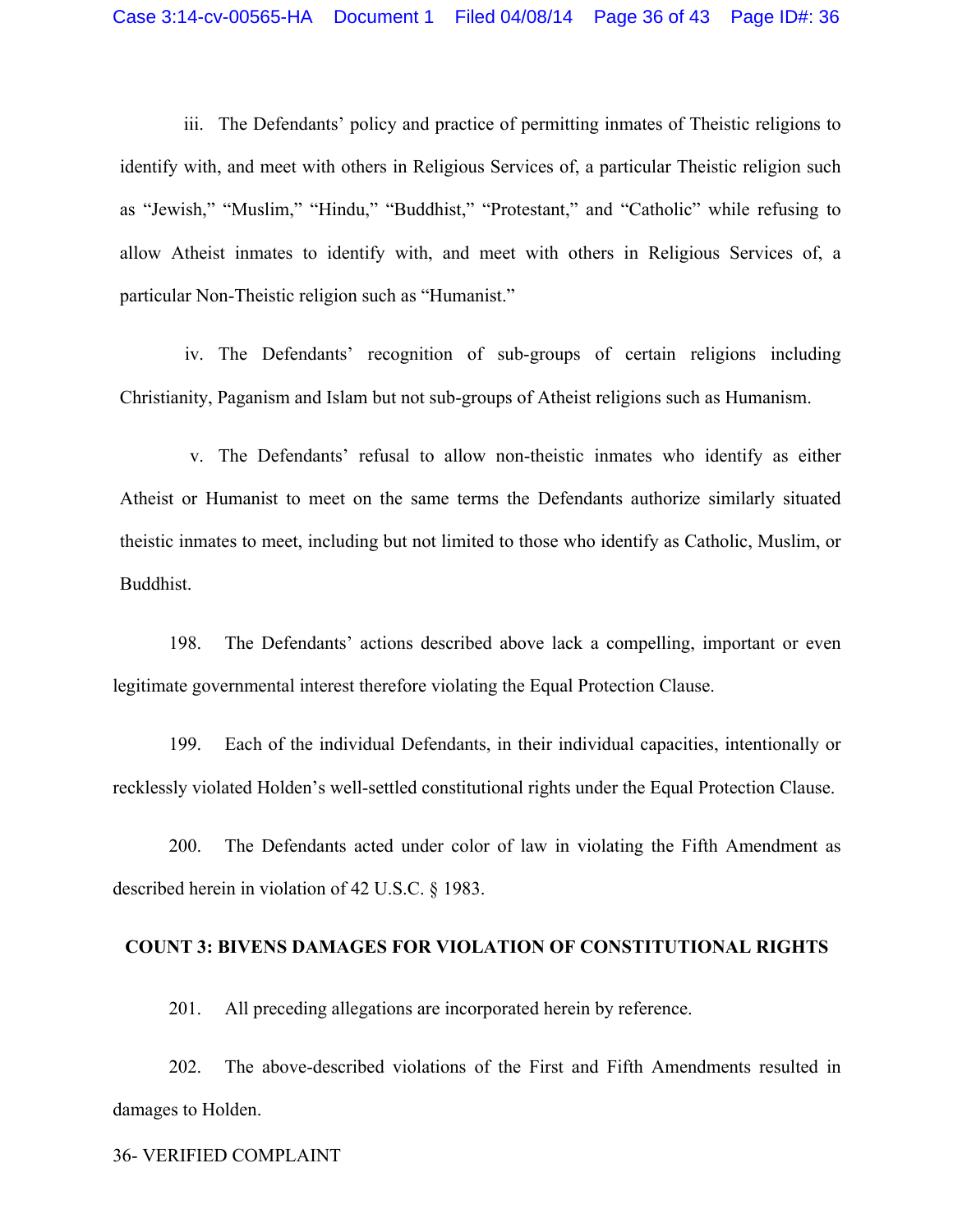203. Holden suffered damages for the loss of the ability to exercise his religion, for being singled out for unequal treatment, and for being discriminated against on the basis of his religion. He lost the opportunity to benefit from studying Humanist values with his peers and with outside volunteers. He lost the rehabilitative benefits of practicing his religion with his peers and with outside volunteers. Each of these losses caused harm in their own right and caused him emotional distress. The amount of damages is to be determined by a jury.

## **RELIEF SOUGHT**

204. All preceding allegations are incorporated herein by reference.

205. The Plaintiffs request that this Court grant the following relief:

i. A declaratory judgment that the Defendants' actions violated the Establishment Clause of the First Amendment to the United States Constitution.

ii. A declaratory judgment that the following actions of the Defendants violate the Establishment Clause:

a. The Defendants' refusal to permit a Humanist inmate to form a study group to meet with other Humanist inmates to study and discuss their commonly held religious beliefs on the same terms the Defendants authorize groups for inmates of other faith traditions.

b. The Defendants' policy and practice of permitting inmates of Theistic religions to identify with, and meet with others in Religious Services of, a particular Theistic religion such as "Jewish," "Muslim," "Hindu," "Buddhist," "Protestant," and "Catholic" while refusing to allow Atheist inmates to identify with, and meet with others in Religious Services of, a particular Non-Theistic religion such as "Humanist."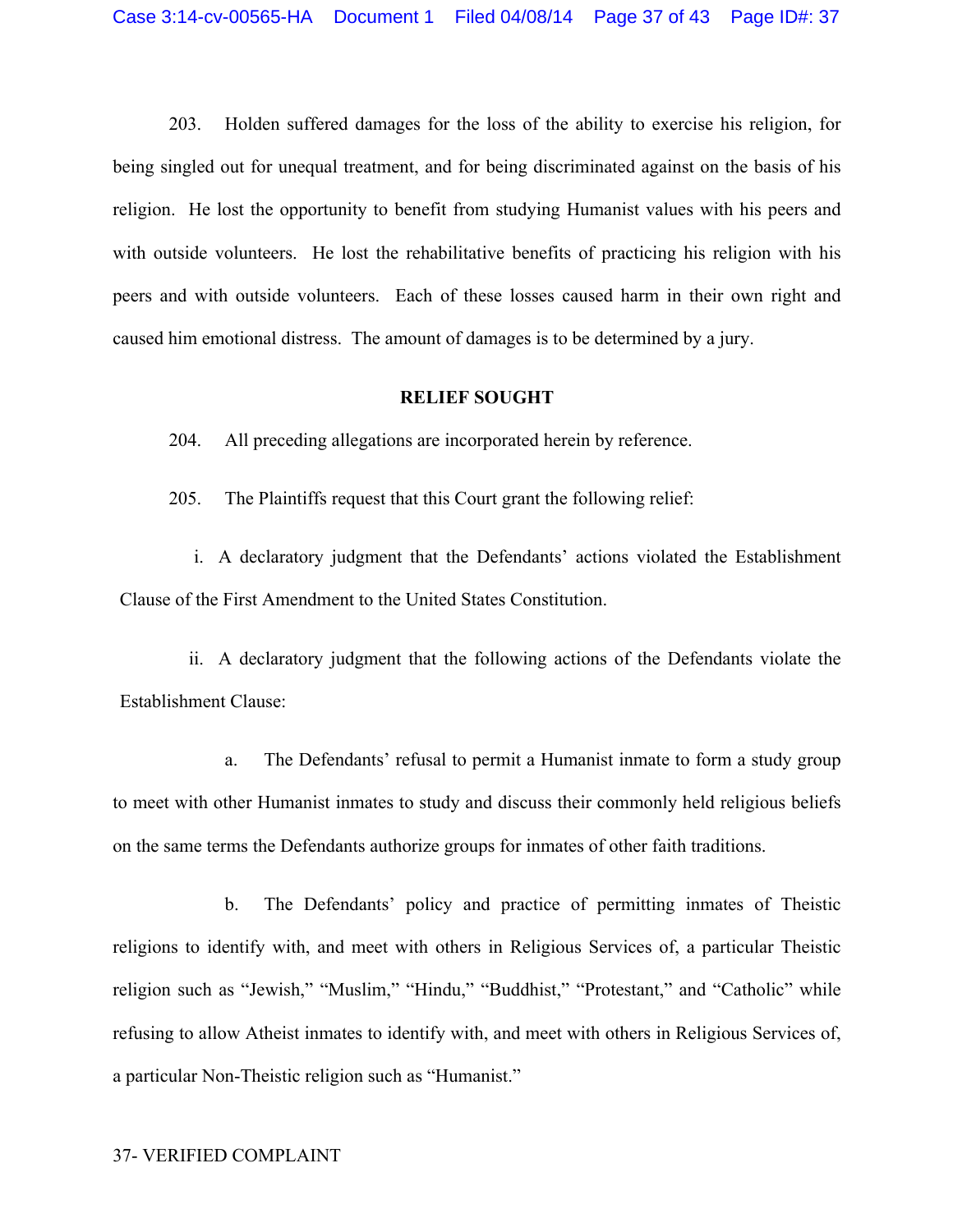c. The Defendants' recognition of sub-groups of certain religions including Christianity, Paganism and Islam but not sub-groups of Atheist religions such as Humanism.

d. The Defendants' refusal to permit an inmate with the FCI-recognized religious assignment of "Atheist" to form an Atheist group to meet with other Atheist inmates to study and discuss their commonly held religious beliefs on the same terms the Defendants authorize groups for inmates of other FCI-recognized religions.

iii. A declaratory judgment that the above actions of the Defendants':

a. lack a secular purpose;

b. have the effect of endorsing, favoring, and preferring some religions over others, and in particular, Theistic religions over Non-Theistic religions; and

c. result in excessive government entanglement with religion.

iv. A declaratory judgment that the Defendants' actions violated the Equal Protection Clause of the Fifth Amendment to the United States Constitution ("Equal Protection Clause").

v. A declaratory judgment that the following actions of the Defendants violate the Equal Protection Clause:

a. The Defendants' refusal to recognize Humanist as a religious assignment.

b. The Defendants' refusal to permit a Humanist inmate to form a Humanist study group to meet with other Humanist inmates to study and discuss their commonly held religious beliefs on the same terms the Defendants authorize groups for inmates of other faith traditions.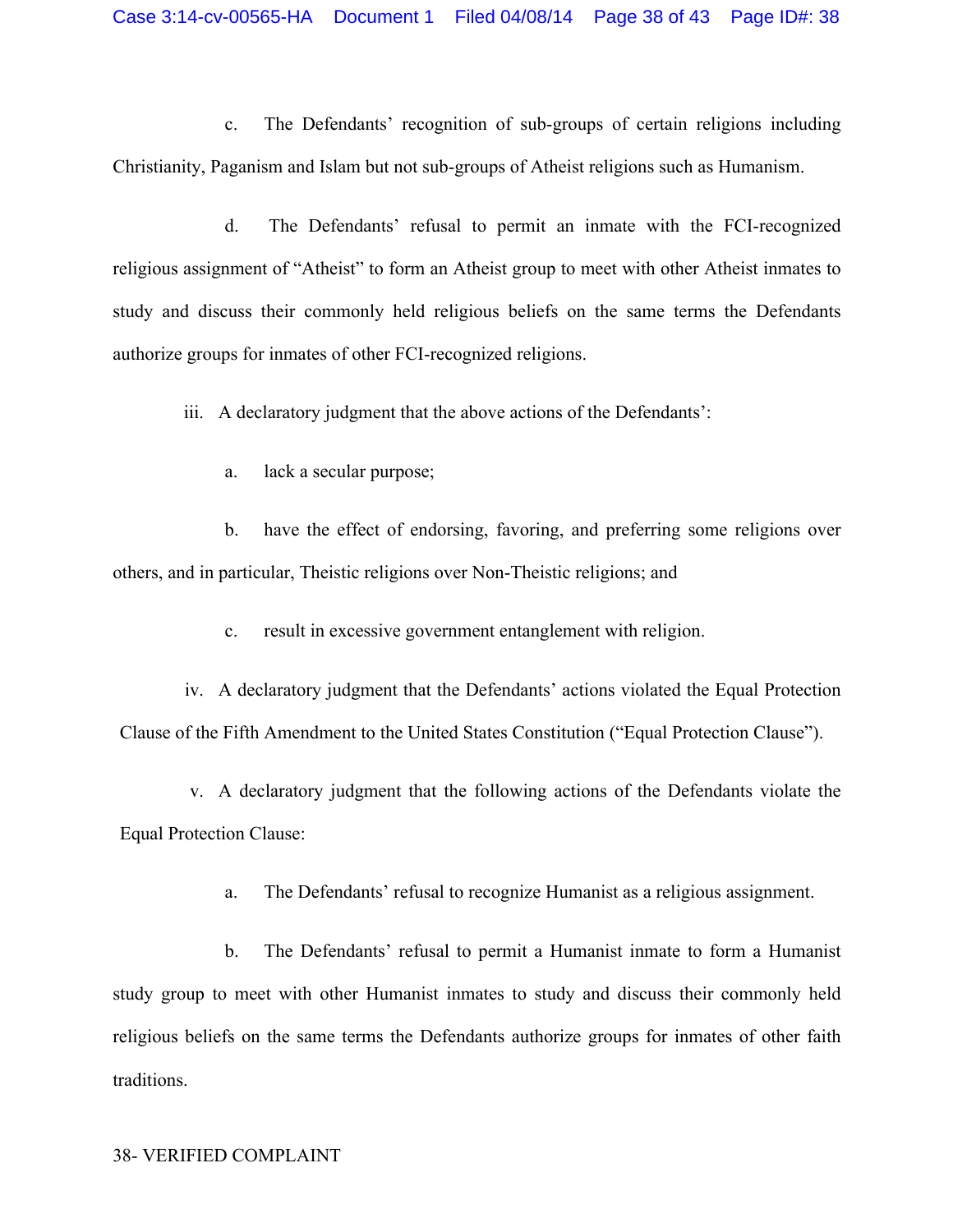c. The Defendants' refusal to permit an inmate with the FCI-recognized religious assignment of "Atheist" to form an Atheist group to study and discuss their commonly held beliefs on the same terms the Defendants authorize groups for inmates of other FCIrecognized religions.

d. The Defendants' policy and practice of permitting inmates of Theistic religions to identify with, and meet with others in Religious Services of, a particular Theistic religion such as "Jewish," "Muslim," "Hindu," "Buddhist," "Protestant," and "Catholic" while refusing to allow Atheist inmates to identify with, and meet with others in Religious Services of, a particular Non-Theistic religion such as "Humanist."

e. The Defendants' formal recognition of sub-groups of certain religions including Christianity, Paganism and Islam but not sub-groups of Atheist religions such as Humanism.

f. The Defendants' actions in refusing to allow non-theistic inmates who identify as either Atheist or Humanist to meet on the same terms the Defendants authorize similarly situated theistic inmates to meet, including but not limited to those who identify as Catholic, Muslim, or Jewish.

vi. A declaratory judgment that the above actions of the Defendants lack a compelling, important or legitimate governmental interest in violation of the Equal Protection Clause.

vii. A declaratory judgment that the Defendants discriminated against Holden on account of his religious beliefs in violation of the Equal Protection Clause.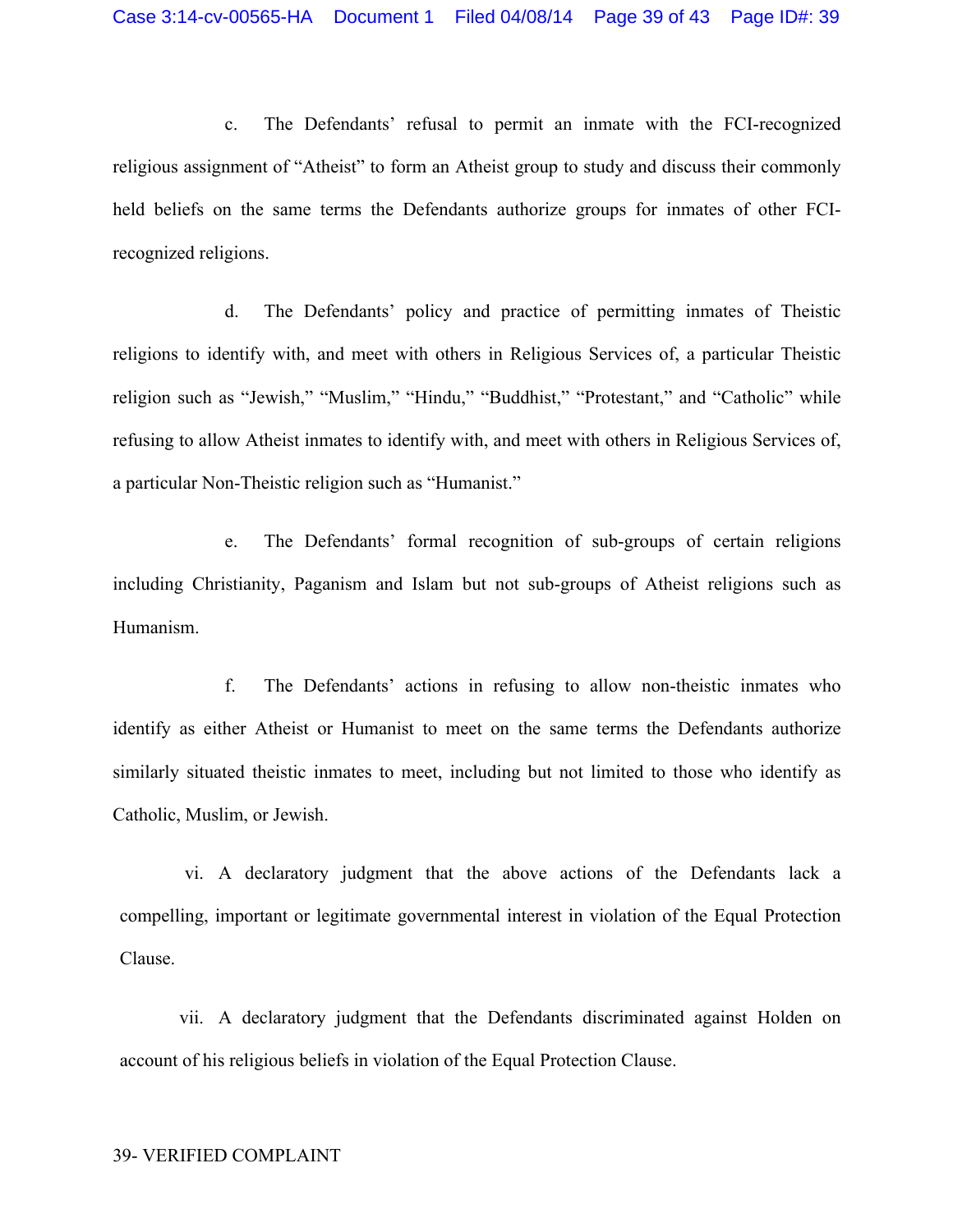viii. A declaratory judgment that the Defendants' discrimination against Humanist inmates lacks a compelling, important or legitimate governmental interest in violation of the Equal Protection Clause.

ix. A declaratory judgment that Feather, in her individual capacity, violated the Establishment Clause and Equal Protection Clause.

x. A declaratory judgment that Feather, in her individual capacity, intentionally or recklessly violated Holden's constitutional rights.

xi. A declaratory judgment that Kowalczyk, in his individual capacity, violated the Establishment Clause and Equal Protection Clause.

xii. A declaratory judgment that Kowalczyk, in his individual capacity, intentionally or recklessly violated Holden's constitutional rights.

xiii. A declaratory judgment that Castillo, in his individual capacity, violated the Establishment Clause and Equal Protection Clause.

xiv. A declaratory judgment that Castillo, in his individual capacity, intentionally or recklessly violated Holden's constitutional rights.

xv. A permanent injunction ordering the Defendants, their agents, successors, and any person in active concert with the Defendants to:

a. recognize Humanist as a religious assignment option in SENTRY; and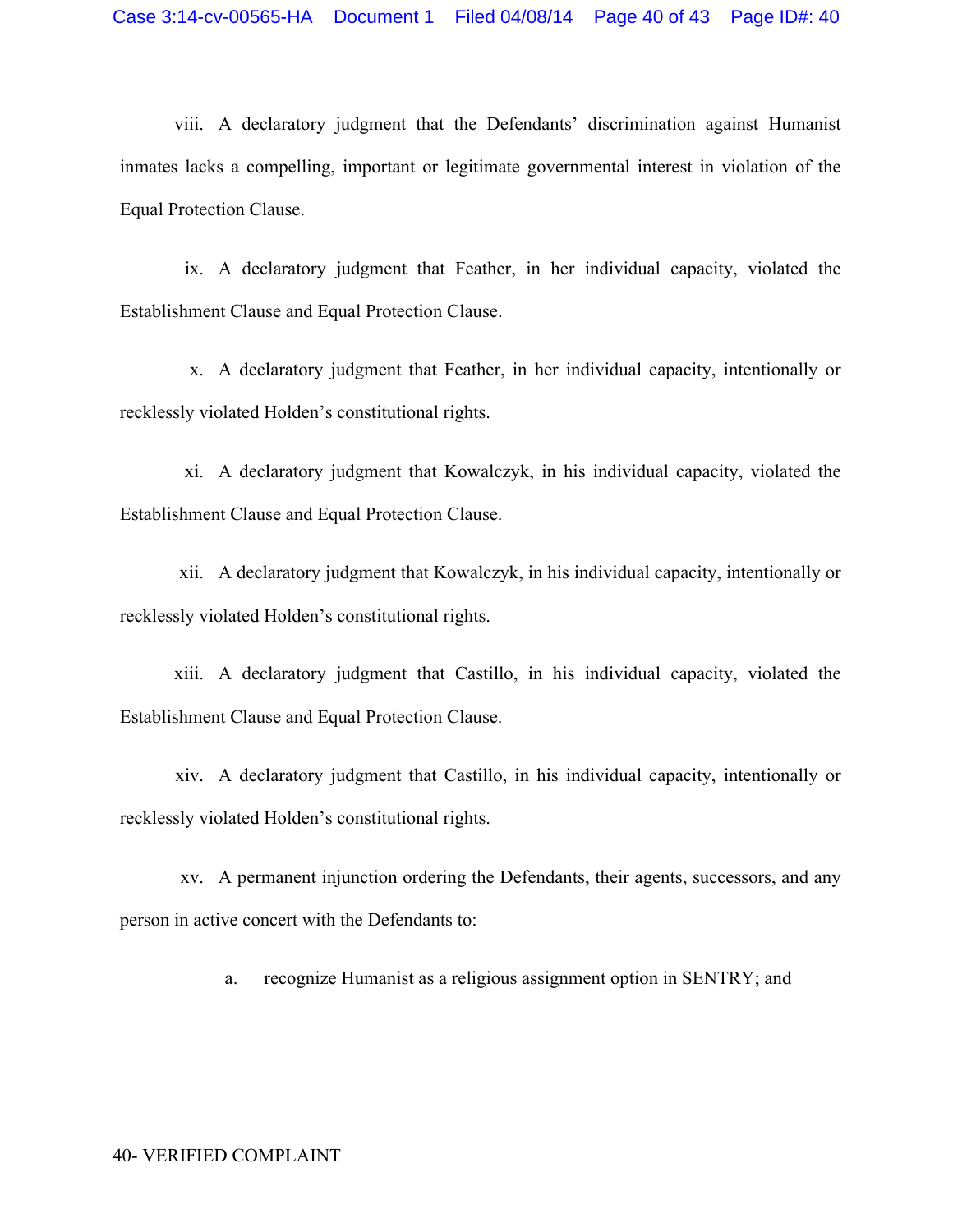b. authorize Holden to form a Humanist study group in Religious Services and to allow this group to meet on the same terms the Defendants authorize groups for inmates of other faith traditions.

xvi. A permanent injunction prohibiting the Defendants, their agents, successors and any person in active concert with the Defendants, from:

a. refusing to permit a Humanist inmate to form a group to meet with other Humanist inmates on the same terms the Defendants authorize groups for inmates of other faith traditions;

b. refusing to permit an Atheist inmate to form a group to meet with other Atheist inmates on the same terms the Defendants authorize groups for inmates of other faith traditions; and

c. otherwise discriminating against Atheist and Humanist inmates.

xvii. An award of damages to the Plaintiffs against Warden Feather in her individual capacity.

xviii. An award of damages to the Plaintiffs against Chaplain Kowalczyk in his individual capacity.

xix. An award of damages to the Plaintiffs against Castillo in his individual capacity.

xx. An award to the Plaintiffs of their reasonable costs, disbursements and attorneys' fees as allowed by law from the Defendants pursuant to 42 U.S.C. § 1988.

xxi. An award of such other and further relief as the Court shall deem just.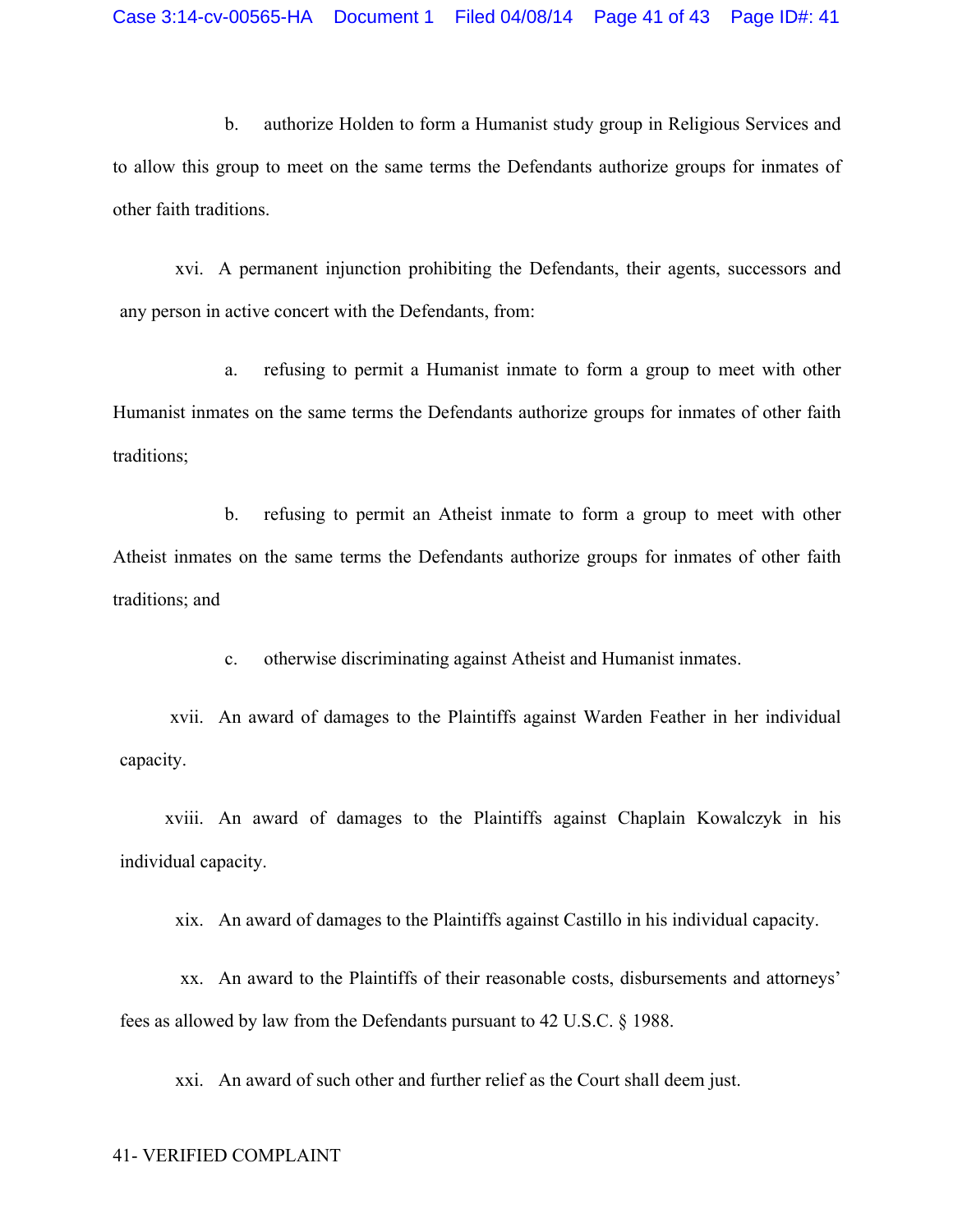Respectfully submitted,

Dated: <u>April 7</u>, 2014

 $s$  Benjamin W. Haile

BENJAMIN W. HAILE, OSB #040660 Ben@portlandlawcollective.com Portland Law Collective, LLP 1130 SW Morrison St, Ste 407 Portland, OR 97205 Telephone: (503) 228-1889 Facsimile: (503) 223-4518

MONICA L. MILLER American Humanist Association 1777 T Street N.W., Washington, D.C, 20009 *phone* (202) 238-9088 */ facsimile* (202) 238-9003 mmiller@americanhumanist.org CA Bar: 288343 / DC Bar: 101625 (*pro hav vice* pending)

DAVID A. NIOSE Law Offices of David Niose 348 Lunenburg Street, Suite 202 Fitchburg, MA 01420 978-343-0800 dniose@nioselaw.com Mass Bar: 556484 (*pro hav vice* pending)

# **ATTORNEYS FOR PLAINTIFFS**